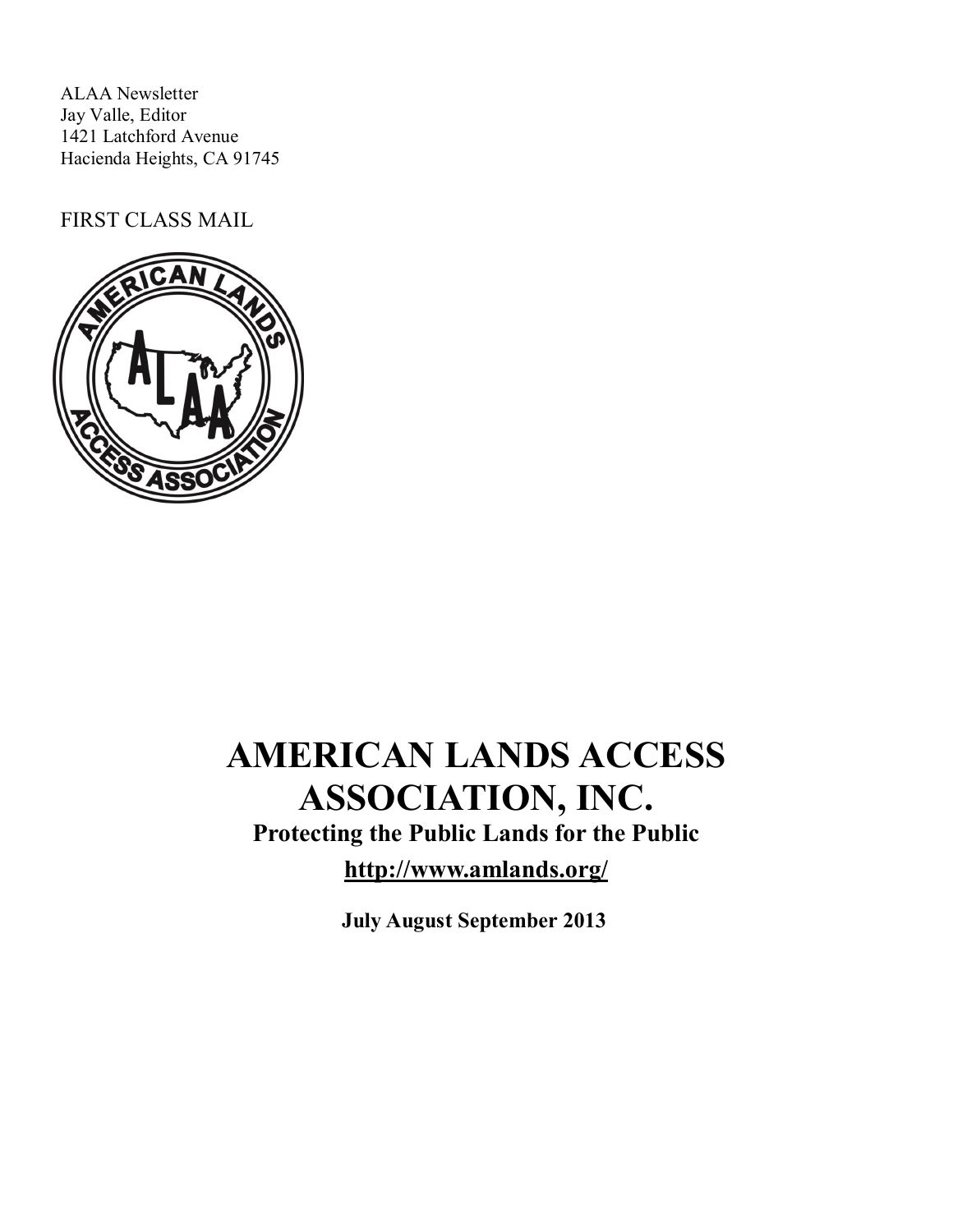

# **AMERICAN LANDS ACCESS ASSOCIATION NEW MEMBERSHIP and ANNUAL RENEWAL FORM PLEASE PRINT ALL INFORMATION**

**(Must be postmarked or received by December 31 each year)**

| <b>Member/Contact Name:</b>                                                                                                                    |                                                                  |                |                                                                                                                    |     |
|------------------------------------------------------------------------------------------------------------------------------------------------|------------------------------------------------------------------|----------------|--------------------------------------------------------------------------------------------------------------------|-----|
|                                                                                                                                                | Last                                                             | First          |                                                                                                                    |     |
|                                                                                                                                                | Last                                                             |                | First                                                                                                              |     |
|                                                                                                                                                | Organization Name                                                |                |                                                                                                                    |     |
|                                                                                                                                                |                                                                  |                |                                                                                                                    |     |
|                                                                                                                                                | Address: Street                                                  |                | City<br><b>State</b>                                                                                               | Zip |
| (If different than above)                                                                                                                      | <b>Mailing Address:</b> <u>Contract Construction</u>             |                |                                                                                                                    |     |
|                                                                                                                                                |                                                                  |                | <b>Primary Business (if any)</b>                                                                                   |     |
|                                                                                                                                                | Email Address Name                                               | <b>Address</b> |                                                                                                                    |     |
|                                                                                                                                                | <b>Name</b>                                                      | <b>Address</b> |                                                                                                                    |     |
|                                                                                                                                                |                                                                  |                |                                                                                                                    |     |
|                                                                                                                                                |                                                                  |                | Send Completed form with renewal Dues to: Dues are: \$25.00 for individual/couple<br>\$50.00 for a club or society |     |
|                                                                                                                                                | New Member $(X)$ Renewal $(X)$                                   |                |                                                                                                                    |     |
| <b>American Lands Access Association</b><br>C/O Membership Chairman<br>P O BOX 54398<br>San Jose, CA 95154<br>Email to: membership@amlands.org | Make Checks payable to: American Lands Access Association (ALAA) |                |                                                                                                                    |     |

**A grassroots 501-C-4 Educational, non-profit organization dedicated to keeping public lands open for the public**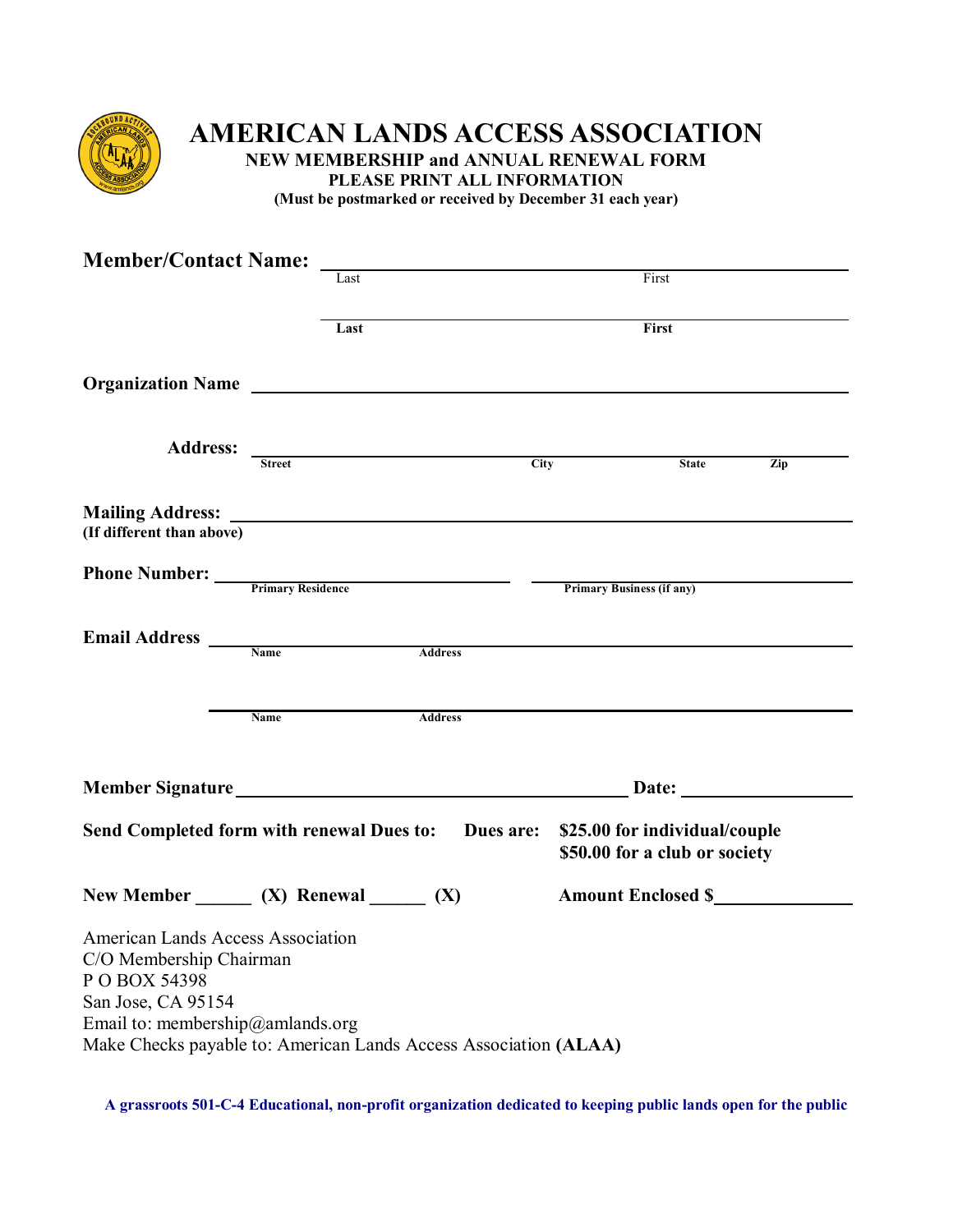

**American Lands Access Association, Inc.**

Protecting the Public Lands for the Public July August September 2013

### **PRESIDENT'S MESSAGE Shirley Leeson [president@amlands.org](mailto:president@amlands.org)**

O ur ALAA Newsletter comes out four times a year. This issue is the  $3<sup>rd</sup>$  Quarter issue. I'd like to share what we have accomplished this year, so far.

We had an ALAA meeting in Quartzsite, Arizona during the Quartzsite Improvement Assn. Rockhound Days in late January. (At that time, the ALAA board of directors also met) In April ALAA had a meeting in Kennewick, Washington during the Mid-year meeting of the Northwest Federation. In May, we had a booth at the Rocky Mountain show and convention in Sandy, Utah. In late May, we had a booth and meeting at the California Federation show and convention in Ventura, California. And we recently returned from the Northwest Federation show and convention in Butte, Montana where we had a booth and meeting. I bring this to you because I need you all to know we are working all over the country for YOU. To keep your public lands, whether they be US Forests, BLM or state and local park lands open for public access.

We have a number of new State ALAA REPRESENTATIVES. What they do is keep informed on issues that may effect the closing of public lands in their respective states. What we advocate is multiple use for all public lands and not areas closed to most, except special interests groups.

ALAA now has a color brochure (thanks to John Martin for design and printing) giving the viewer a short picture of what ALAA is about and also an application to join ALAA. This is going over very well with those who have picked them up at the various meetings above.

ALAA's website is growing and we are fortunate that we have a webmaster, John Martin who is on top of everything that comes our way. If you haven't searched it yet, please do so. [www.amlands.org](http://www.amlands.org/)

We have a new membership chair, Colleen McGann and you can reach her at: [member](mailto:membership@amlands.org)[ship@amlands.org](mailto:membership@amlands.org) And a new Treasurer, Frank Mullaney who can be reached at treasurer@amlands.org and both can be reached at our new Post Office: American Lands Access Assn. P.O. Box 54398, San Jose, CA 95154.

We now feel we are in a position to ask YOU to join ALAA. We will have 100 copies of this issue of ALAA to give out to AFMS officers and directors at their meeting in Jacksonville, Florida in September. We hope these complimentary copies of our newsletter will find their way back to the regional members and you will feel compelled to join us…. We can't do this alone. When you join you are becoming a member of the team. Will you make it your duty to keep informed of what is going on in your area and let us know so that we can help you.

There is STRENGTH IN NUMBERS. Governmental agencies take note of the number of members of an organization they are dealing with. Won't you become part of the growing numbers of concerned rockhounds and help us save what little public lands there is left.

Let me leave you with something that you should know. In signing in at a governmental agency meeting some time back I noted I was a rockhound. With my back turned, two BLM people were talking and one noted "there are rockhounds here at this meeting, I thought they were all long gone." Well, things are changing, they are beginning to recognize us when we attend. Help us make this a reality everywhere. Attend meetings when you can, I know isn't easy, but it is necessary.

For current information and alerts go to the ALAA Web Page at **http://www.amlands.org/.** You can also download a copy of the current newsletter or peruse the archive of previous editions.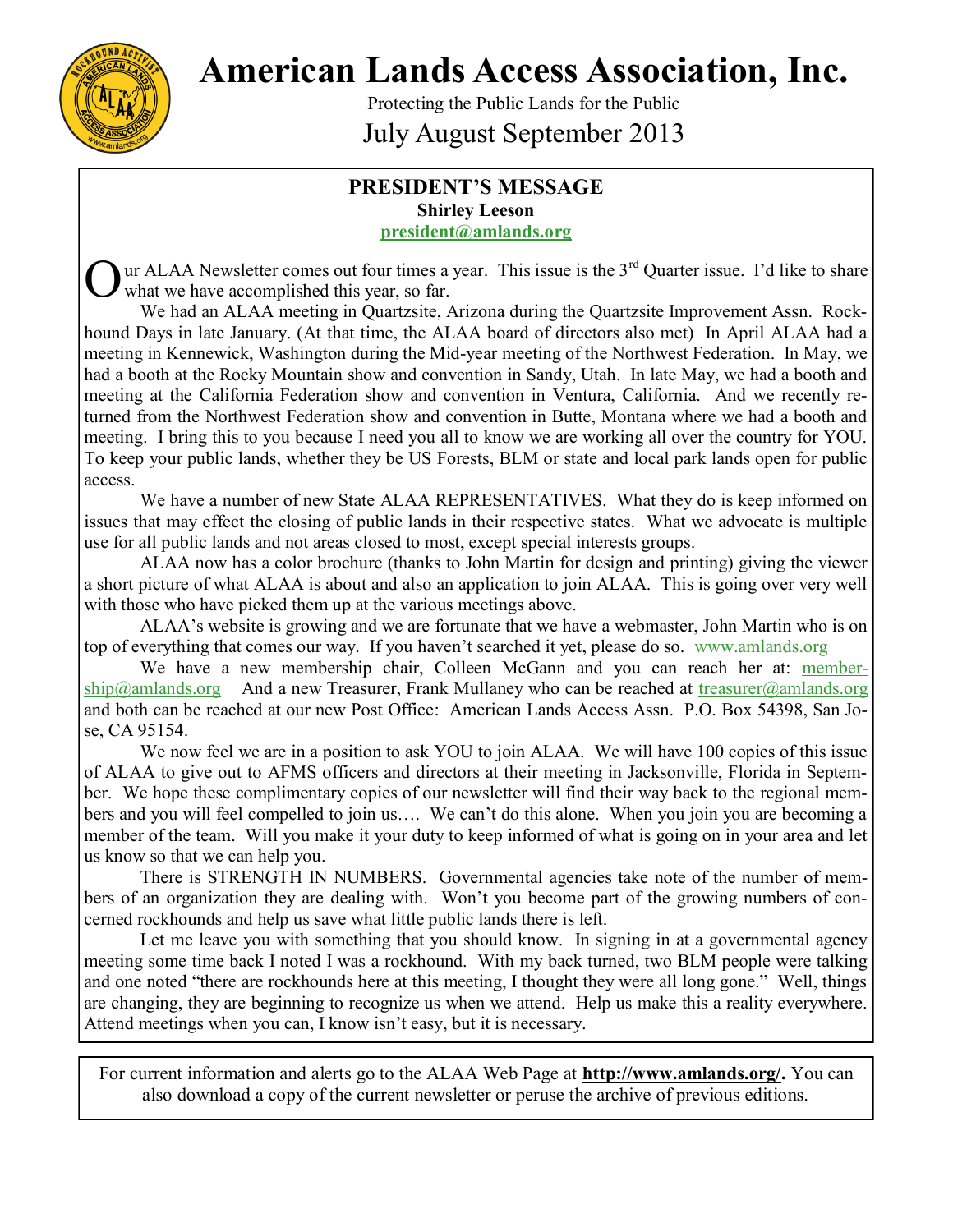# **ALAA REGISTERED AGENT REPORT**

Dee Holland, ALAA Registered Agent for the State of Idaho

Our yearly report to the State of Idaho has been duly received by the state, via email.

# **Public Land News for July by Jan Baumeister South Dakota Rep for ALAA and RMFMS**

S enator Tim Johnson has a Boundary Maps<br>
Proposed-mapping out 48,000 acres of Indi-**Proposed-mapping out 48,000 acres of Indi**an Creek, Red Shirt and Chalk Hills. This must be done before any wilderness designation can only be made through an act of Congress.

Upon calling Senator Johnson's office recently I found out that all of Buffalo Gap Grasslands is currently "being managed as wilderness" by the Forest Service "in their wilderness qualities".

Information from the Black Hills Multiple Use Coalition reports the *Cattlemen's Associations are strongly against any Wilderness designation*.

As a representative for the other major users, the local and visiting rockhounds from different states who enjoy hunting here, I've talked to the Washington office of Senator Thune to help fight against this new Boundry map proposal and any Wilderness bills- which will STOP the Nature Conservation Network "visons "in the future.

I believe with help of Senator Thune and other Western states senators, and their working the National Guard, there will be no Wilderness for South Dakota**.** 

Sierra Club has been trying to get wilderness in here since 1980 and as RMFMS SD REP, with being an editor of a rock club bulletin for 21 years, this has been a great tool to spread the word before computer age!

# **Julaine Mullaney**

The rockhound community was shocked by the passing of ALAA Treasurer Frank Mullaney's wife Julaine on June 2, 2013 .Rushed to the emergency room at the local hospital, there was nothing that could be done to save her. Julaine was the rock to which the family clung, her inventive ideas and creativity was a boon to their business, Rocky-5. Frank & one of his sons and daughter-in-law will continue on with the business.

Our thoughts and prayers go out to Frank and his family.

*Shirley*

# **JUST IN: BREAKING NEWS**

# **Inter-Regional Field Trip to Terry, Montana**

**July 31, August 1, 2,& 3, 2014**

# **Doug True, AFMS/NFMS Fieldtrip Leader, [dtruefossils12@yahoo.com](mailto:dtruefossils12@yahoo.com)**

# **Watch for more information in the AFMS, NFMS and ALAA newsletters.**

This will be a special trip, the town of Terry, Montana will be our hosts. Camping in the town park. Pot Lucks and Bar-B-Qs, music, speakers and field trips for MONTANA AGATES and other important rockhound material**.**

**ALAA will have a clean-up, with the town included. They will select the site of the cleanup. Put this on your 2014 calendar. More next ALAA Newsletter.**

**GO IMMEDIATELY TO OUR WEBSITE: [www.amlands.org](http://www.amlands.org) and click on any item on the left hand side. NOW!**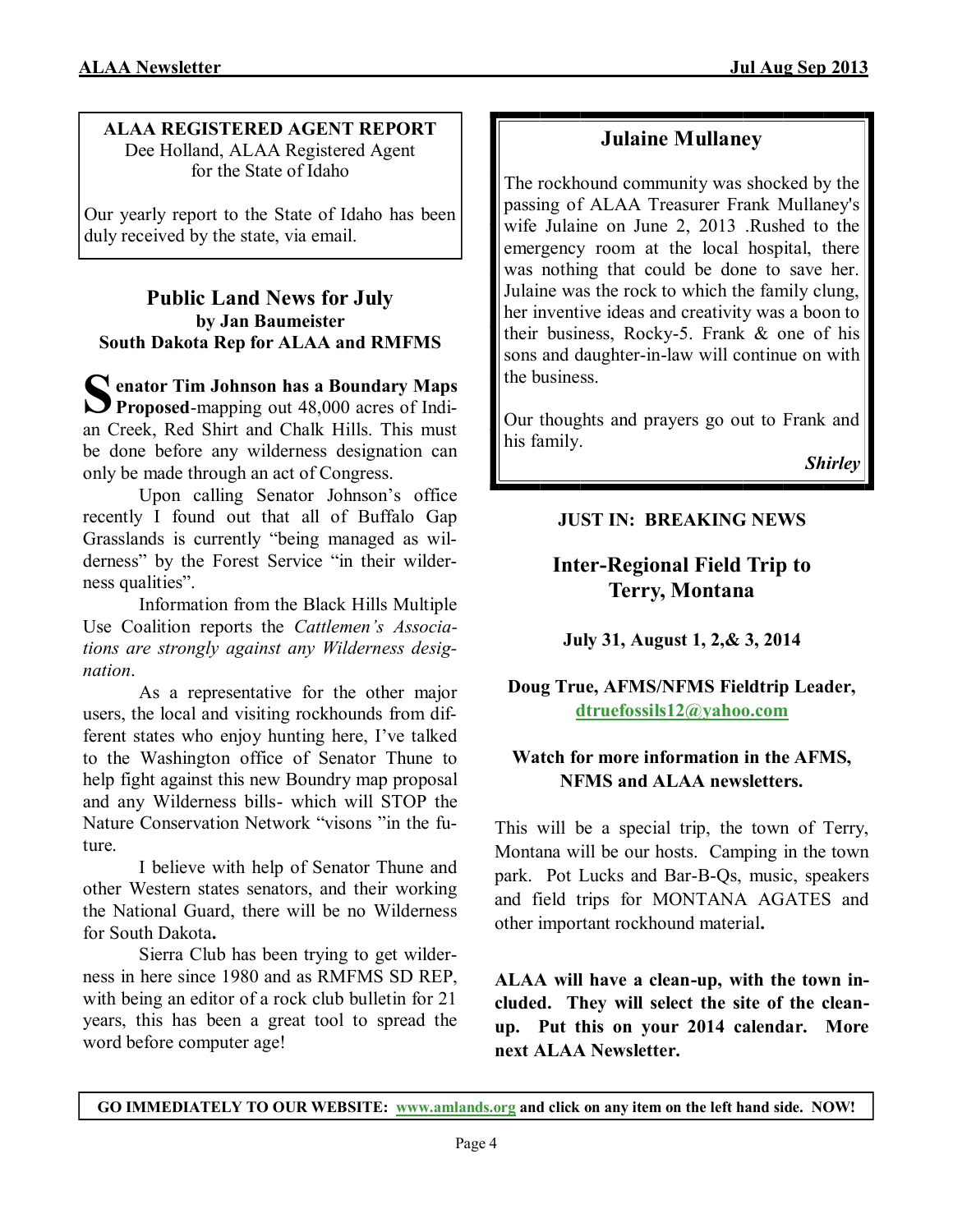Joanne Spivack, February 28, 2013

I've included extra Wilderness data since that is always a big issue. The numbers are tricky to pin down. Websites on NRA's or National Monuments include all the different management agencies. Some categories include others (NPS lands include wilderness areas and other designations like monuments.). I've been very careful to not double-count any acreage, but errors might have slipped in. **The totals are at the end. There could well be some designations I've missed. Tell me if you know of any.**

#### **1. Land Mass of U.S. and percentage of federal lands:**

**<http://www.fas.org/sgp/crs/misc/R42346.pdf> CRS Report prepared for Congress: "Federal Land Ownership: Overview and Data", dated Feb 8, 2012:**

**"The federal government owns roughly 635-640 million acres, 28% of the 2.27 billion acres of land in the United States. Four agencies administer 609 million acres of this land: the Forest Service (USFS) in the Department of Agriculture, and the National Park Service (NPS), Bureau of Land Management (BLM), and Fish and Wildlife Service (FWS)**, all in the Department of the Interior (DOI). Most of these lands are in the West and Alaska. In addition, the Department of Defense administers 19 million acres in military bases, training ranges, and more. Numerous other agencies administer the remaining federal acreage."

The BLM: 248 million acres and 700 million acres of subsurface mineral resources. The USFS: 193 million acres

The FWS: 89 million acres of federal land (plus several large marine areas)

The NPS: 80 million acres

"Federal land ownership is concentrated in the West. Specifically, **62% of Alaska is federally owned, as is 47% of the 11 coterminous western states. By contrast, the federal government owns only 4% of lands in the other states.** This western concentration has contributed to a higher degree of controversy over land ownership and use in that part of the country."

Exact acreages from the report are 628,801,639 acres of federal land, out of the 2,271,343,360 acres in the U.S. Alaska is 365,481,600 acres, and 225,848,164 acres is federal owned (61.8%). That is not unusual, federal ownership in Nevada is 81.1%, Utah 66%, Idaho 61.7%, Oregon 53%, Wyoming 48.2%. (see maps at last page.)

Footnote states the total federal ownership is understated because the table doesn't show other federal agencies, such as Agricultural Research Service, Bureau of Reclamation, Department of Energy, NASA.

**2. 109,510,858 acres of Wilderness** as of 1/28/13 from **[www.wilderness.net,](http://www.wilderness.net)** the website co-run by the University of Montana and the 4 agencies that manage wilderness areas. Here's how it breaks down:

| Wilderness Acreage By Agency     |              |                                                                                                                        |  |  |
|----------------------------------|--------------|------------------------------------------------------------------------------------------------------------------------|--|--|
| Agency                           | <b>Acres</b> | $\Box$ Bureau of Land Management<br>$\Box$ Fish and Wildlife Service<br>$\Box$ Forest Service<br>National Park Service |  |  |
| <b>Bureau of Land Management</b> | 8,749,765    |                                                                                                                        |  |  |
| <b>Fish and Wildlife Service</b> | 20,703,388   | 33%<br>19%                                                                                                             |  |  |
| <b>Forest Service</b>            | 36, 163, 203 | 8%                                                                                                                     |  |  |
| <b>National Park Service</b>     | 43,894,502   | 40%                                                                                                                    |  |  |
|                                  |              | *Since percentages are rounded to                                                                                      |  |  |
| Total                            | 109,510,858  | the nearest integer value, they may<br>not add up to exactly 100% (i.e.<br>99%).                                       |  |  |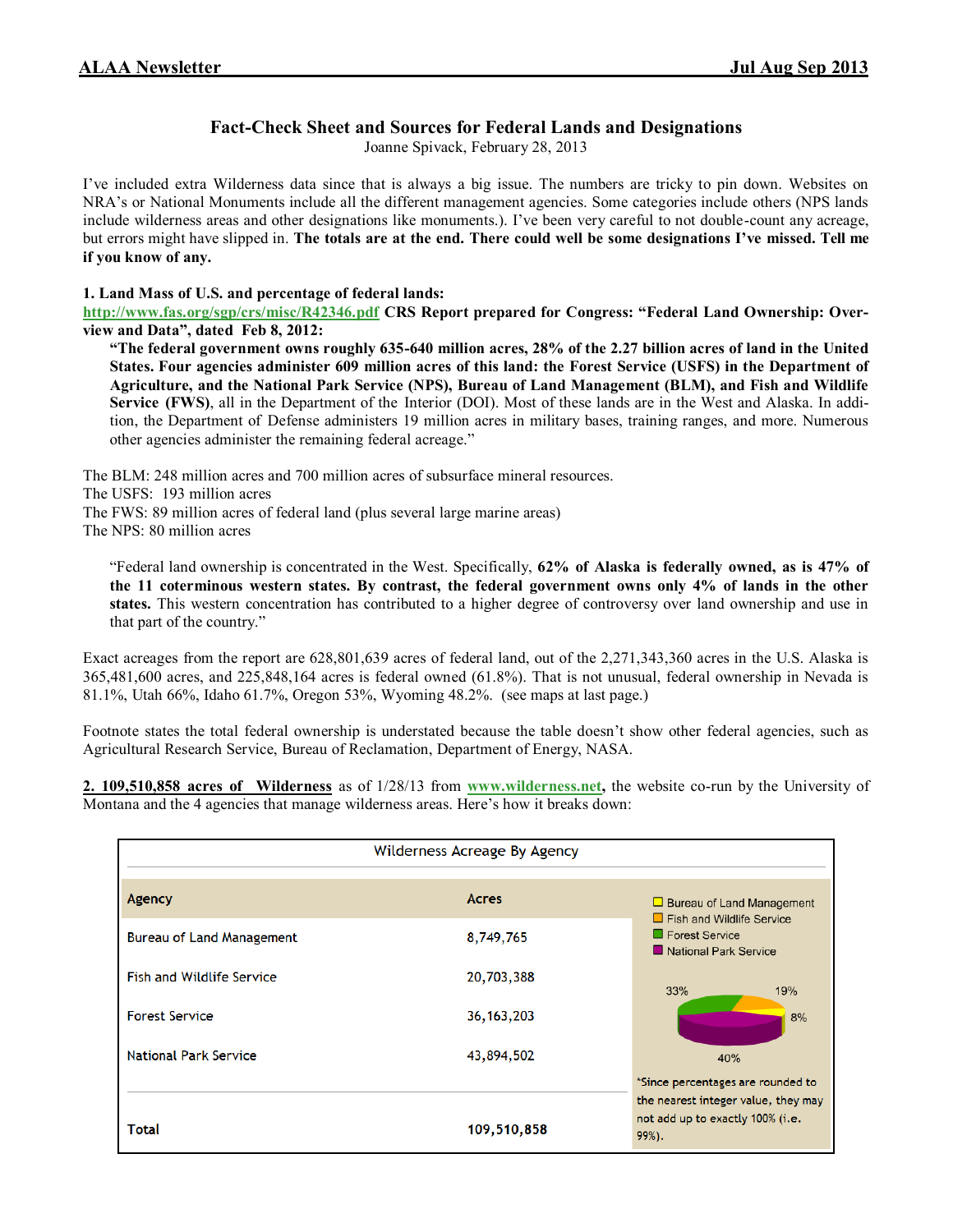*(Continued from page 5)*

Alaska holds 52% of the Wilderness, but it also holds a large percent of the land mass of the country. Wilderness is 57,425,992 acres out of a land mass of 365,481,600 acres in Alaska. Here is the summary for continental U.S. from wilderness.net.

| Wilderness Acreage By Agency: Continential United States |              |                                                                                      |  |  |
|----------------------------------------------------------|--------------|--------------------------------------------------------------------------------------|--|--|
| Agency                                                   | <b>Acres</b> | $\Box$ Bureau of Land Management<br>$\Box$ Fish and Wildlife Service                 |  |  |
| Bureau of Land Management                                | 8,749,765    | $\blacksquare$ Forest Service<br>National Park Service                               |  |  |
| <b>Fish and Wildlife Service</b>                         | 2,009,873    | 4%                                                                                   |  |  |
| <b>Forest Service</b>                                    | 30,399,232   | 59%<br>17%                                                                           |  |  |
| <b>National Park Service</b>                             | 10,759,587   | 21%                                                                                  |  |  |
|                                                          |              | *Since percentages are rounded to                                                    |  |  |
| Total                                                    | 51,918,457   | the nearest integer value, they may<br>not add up to exactly 100% (i.e.<br>$99\%$ ). |  |  |

**How Does Wilderness Look If You Take Out Alaska?** Someone might argue, 'Yes, but so much of the wilderness is in Alaska.'

**Answer: true**, but Alaska is big, and is 62% federal land. Alaska holds 37% of all federal lands,. Alaska has 225,848,164 acres of federal lands. Without Alaska, the total acreage of federal lands is reduced from 609 million acres to 383 million acres.

#### **Here are the numbers:**

**All U.S. 109 million acres of wilderness / 609 million acres of fed land: 17.9% wilderness Minus Alaska: 52 million acres of wilderness / 383 million acres of fed land: 13.8% wilderness**

#### **3. 73.6 million acres of National Park Service (non-wilderness lands)**

**[www.census.gov/compendia/statab/2012/tables/12s1255.xls](http://www.census.gov/compendia/statab/2012/tables/12s1255.xls)**

*The NPS is* 84,383,361 acres *which includes 10,759,587 acres of wilderness. So for our total, we will count the NPS as 73.6 million, so we do not double-count the wilderness.*

**4. 89 million acres of U.S. Fish and Wildlife Service <http://www.fas.org/sgp/crs/misc/R42346.pdf>**

**5. 23.7 million acres of BLM lands with national designations**

**[http://www.blm.gov/wo/st/en/prog/blm\\_special\\_areas/NLCS/National\\_Conservation\\_Areas.html](http://www.blm.gov/wo/st/en/prog/blm_special_areas/NLCS/National_Conservation_Areas.html)**

The BLM National Landscape Conservation System includes national monuments, NCAs and other designations. I'm breaking them out by type to avoid double-counting wilderness.

*(Continued on page 7)*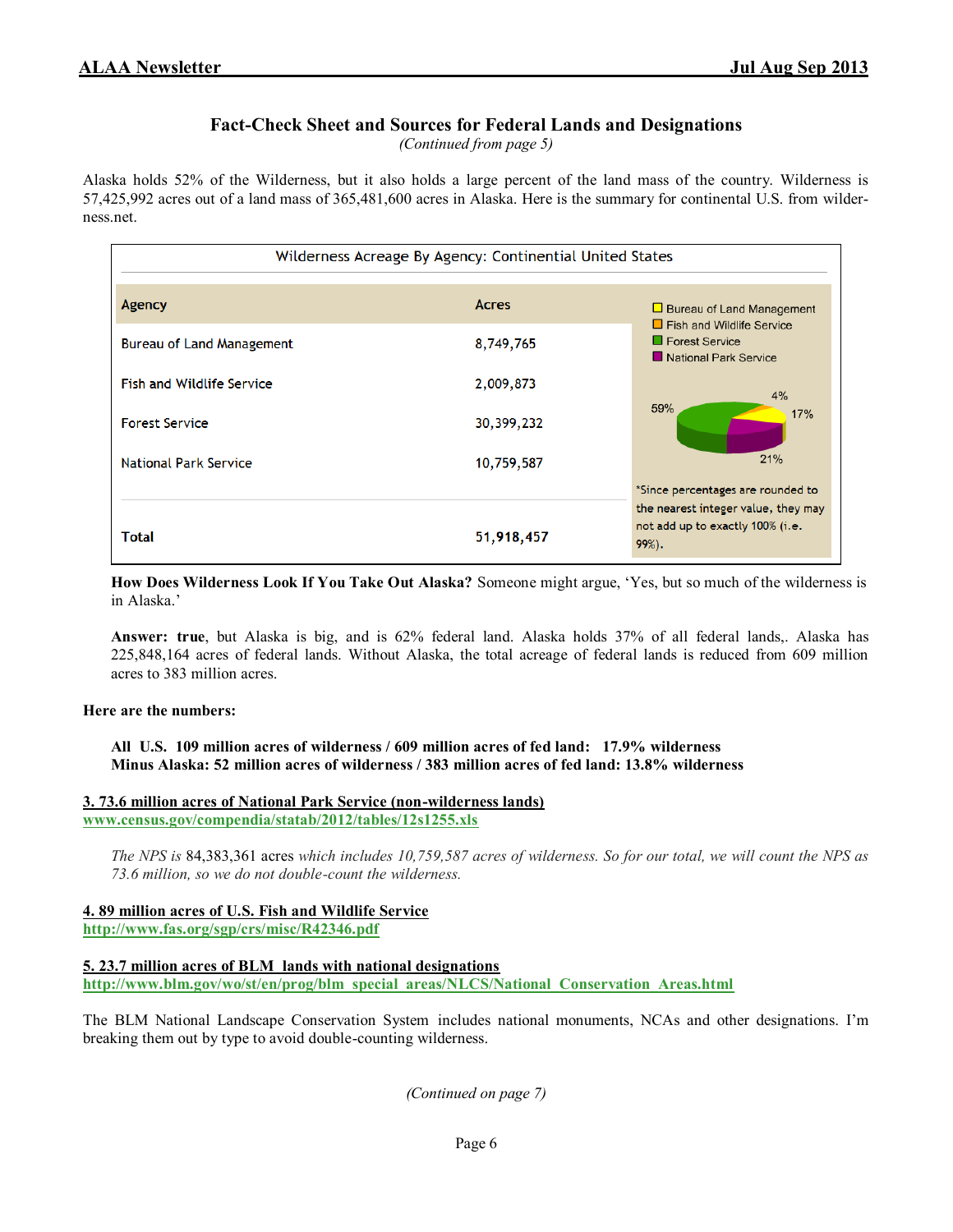*(Continued from page 6)*

#### **4.12 million acres of National Conservation Area (NCA)**

#### **12.7 million acres of BLM Wilderness Study Areas**

[http://www.blm.gov/wo/st/en/prog/blm\\_special\\_areas/NLCS/wilderness\\_study\\_areas.html](http://www.blm.gov/wo/st/en/prog/blm_special_areas/NLCS/wilderness_study_areas.html)

#### **5.59 million acres of national monuments** (includes 762,308 acres of non-BLM federal acres)

[http://www.blm.gov/pgdata/etc/medialib/blm/wo/Law\\_Enforcement/nlcs/online\\_electronic.Par.98873.File.dat/NM%](http://www.blm.gov/pgdata/etc/medialib/blm/wo/Law_Enforcement/nlcs/online_electronic.Par.98873.File.dat/NM%20Detail%20table%20April%202012%20final.pdf) [20Detail%20table%20April%202012%20final.pdf](http://www.blm.gov/pgdata/etc/medialib/blm/wo/Law_Enforcement/nlcs/online_electronic.Par.98873.File.dat/NM%20Detail%20table%20April%202012%20final.pdf)

**1.16 million acres protected under Wild and Scenic Rivers**

[http://www.blm.gov/wo/st/en/prog/blm\\_special\\_areas/NLCS/Rivers.html](http://www.blm.gov/wo/st/en/prog/blm_special_areas/NLCS/Rivers.html)

#### **6. 3.15 million acres of National Recreation Areas (2.95 million is USFS)**

**[http://www.fs.fed.us/land/staff/lar/LAR2012/Table\\_15.pdf](http://www.fs.fed.us/land/staff/lar/LAR2012/Table_15.pdf)**

#### **7. 58.5 million acres of USFS Inventoried Roadless Areas (one-third of all USFS lands)**

**[http://www.fs.usda.gov/wps/portal/fsinternet/!ut/p/](http://www.fs.usda.gov/wps/portal/fsinternet/!ut/p/c4/04_SB8K8xLLM9MSSzPy8xBz9CP0os3gDfxMDT8MwRydLA1cj72BTFzMTAwjQL8h2VAQAJp-nEg!!/?ss=119930&navtype=BROWSEBYSUBJECT&navid=091000000000000&pnavid=null&ttype=roadmain&cid=FSE_003853&position=RELATEDLINKS&pname=R) [c4/04\\_SB8K8xLLM9MSSzPy8xBz9CP0os3gDfxMDT8MwRydLA1cj72BTFzMTAwjQL8h2VAQAJp](http://www.fs.usda.gov/wps/portal/fsinternet/!ut/p/c4/04_SB8K8xLLM9MSSzPy8xBz9CP0os3gDfxMDT8MwRydLA1cj72BTFzMTAwjQL8h2VAQAJp-nEg!!/?ss=119930&navtype=BROWSEBYSUBJECT&navid=091000000000000&pnavid=null&ttype=roadmain&cid=FSE_003853&position=RELATEDLINKS&pname=R)-nEg!!/? [ss=119930&navtype=BROWSEBYSUBJECT&navid=091000000000000&pnavid=null&ttype=roadmain&cid=FSE\\_](http://www.fs.usda.gov/wps/portal/fsinternet/!ut/p/c4/04_SB8K8xLLM9MSSzPy8xBz9CP0os3gDfxMDT8MwRydLA1cj72BTFzMTAwjQL8h2VAQAJp-nEg!!/?ss=119930&navtype=BROWSEBYSUBJECT&navid=091000000000000&pnavid=null&ttype=roadmain&cid=FSE_003853&position=RELATEDLINKS&pname=R) [003853&position=RELATEDLINKS&pname=Roadless](http://www.fs.usda.gov/wps/portal/fsinternet/!ut/p/c4/04_SB8K8xLLM9MSSzPy8xBz9CP0os3gDfxMDT8MwRydLA1cj72BTFzMTAwjQL8h2VAQAJp-nEg!!/?ss=119930&navtype=BROWSEBYSUBJECT&navid=091000000000000&pnavid=null&ttype=roadmain&cid=FSE_003853&position=RELATEDLINKS&pname=R)-Home**

"Inventoried roadless areas constitute roughly one-third of all National Forest System lands, or approximately 58.5 million acres. Although the inventoried roadless areas comprise only 2% of the land base in the continental United States, they are found within 661 of the over 2,000 major watersheds in the nation and provide many social and ecological benefits."

#### **8. 6.53 million acres Congressionally Designated Areas in USFS** (other than the NRA's)

There are 9.48 million Congressionally Designated Areas in USFS, including the two categories below. I took out the 2.95 million acres of NRA's in the USFS, so they don't get double-counted.

**[http://www.fs.fed.us/recreation/programs/cda/special](http://www.fs.fed.us/recreation/programs/cda/special-areas.shtml)-areas.shtml**

#### **7.385 million acres are under these designations**

"Congress has designated several areas unique for their special characteristics and the opportunities they offer. In addition to congressionally designated wilderness and wild and scenic rivers, they include these National Historic Landmarks (NHL), National Volcanic Monuments (NVM), National Historic Scenic Areas (NHS), National Recreation Areas (NRA), Scenic Recreation Areas (SRA), National Scenic Areas (NSA), National Preserves (NP), and National Monuments (NM)."

**2.1 million acres in 'Other Congressionally Designated Areas** (National Management Emphasis Areas)'

# **9. 6.6 million acres of USFS Wilderness Study Areas**

**[http://www.gao.gov/products/RCED](http://www.gao.gov/products/RCED-93-151)-93-151**

1993 GAO report, page 8 claims a lot of areas allow motorized use. Often that means a few roads begrudgingly allowed and always under attack. This report dated 1993 shows 26.3 million acres of BLM WSA. 603 out of 752 WSA's were designated under FLPMA. The BLM recommended at that time that 336 areas, 9.5 million acres, are suitable for wilderness. (The USFS has 117 WSA's totaling 6.6 million acres. As of 1993 the USFS has recommended 4.6 million acres (about 70%) for wilderness.)

*(Continued on page 8)*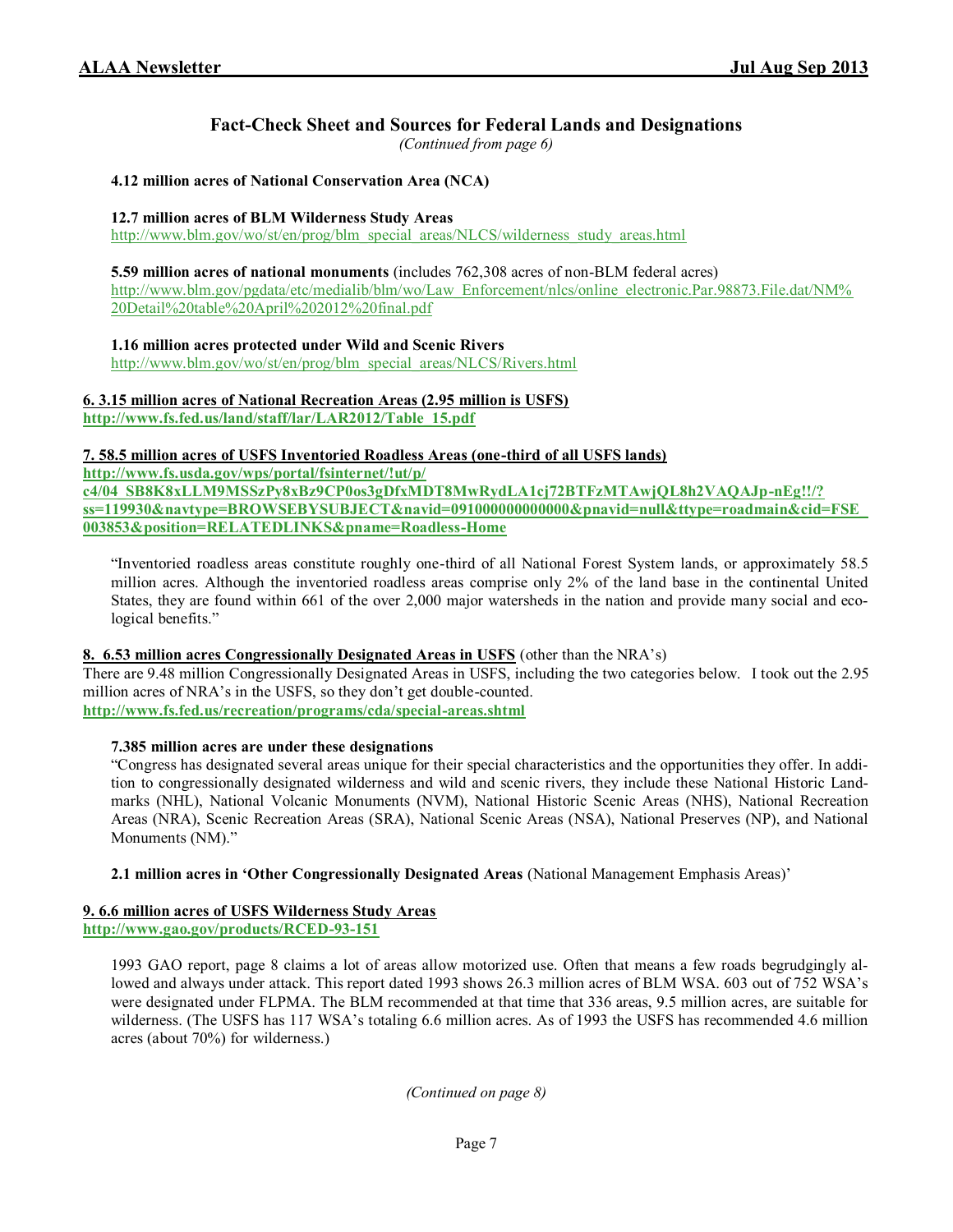*(Continued from page 7)*

#### **10. National Trails System: over 60,000 miles in all 50 states**

National Historic and National Scenic trails are managed by the BLM, USFS and NPS. I can't provide acreage because they are measured in miles not acres. The best database I could find was on: <http://www.americantrails.org/resources/feds/40yearfact.html>

It says there are 11 National Scenic Trails and 19 Historic Trails designated by Congress. The trails are managed by the federal agencies, but not necessarily all on federal lands.

#### **SUMMARY**

- **109.5 million acres of Wilderness**
- **73.6 million acres of National Park Service (non-wilderness lands)**
- **89 million acres of U.S. Fish and Wildlife Service**
- **23.7 million acres of BLM lands with national designations (not including NRA's)**
- **3.15 million acres of National Recreation Areas (2.95 million is USFS)**
- **58.5 million acres of USFS Inventoried Roadless Areas (one-third of all USFS lands)**
- **6.53 million acres Congressionally Designated Areas in USFS (other than the NRA's)**
- **6.6 million acres of USFS Wilderness Study Areas**

**Total: 370.58 million acres of federal lands have special designations** 

**With 640 million acres of federally managed lands, that is 57.9%.**

#### **57.9% of our federal lands are NOT being managed for multiple use. They are managed for other goals and purposes.**

**Three things to note:** 

- **1. These designations do not include the thousands of restrictive designations imposed at the local level, by individual USFS and BLM offices. ('non-motorized areas', ACEC's etc.)**
- **2. The Inventoried Roadless Areas are one-third of our national forests are being managed for 'wilderness charateristics' to maintain their 'suitability' for future wilderness designation.**
- 3. **The BLM's national directive about 'wilderness characteristics' has the same effect.**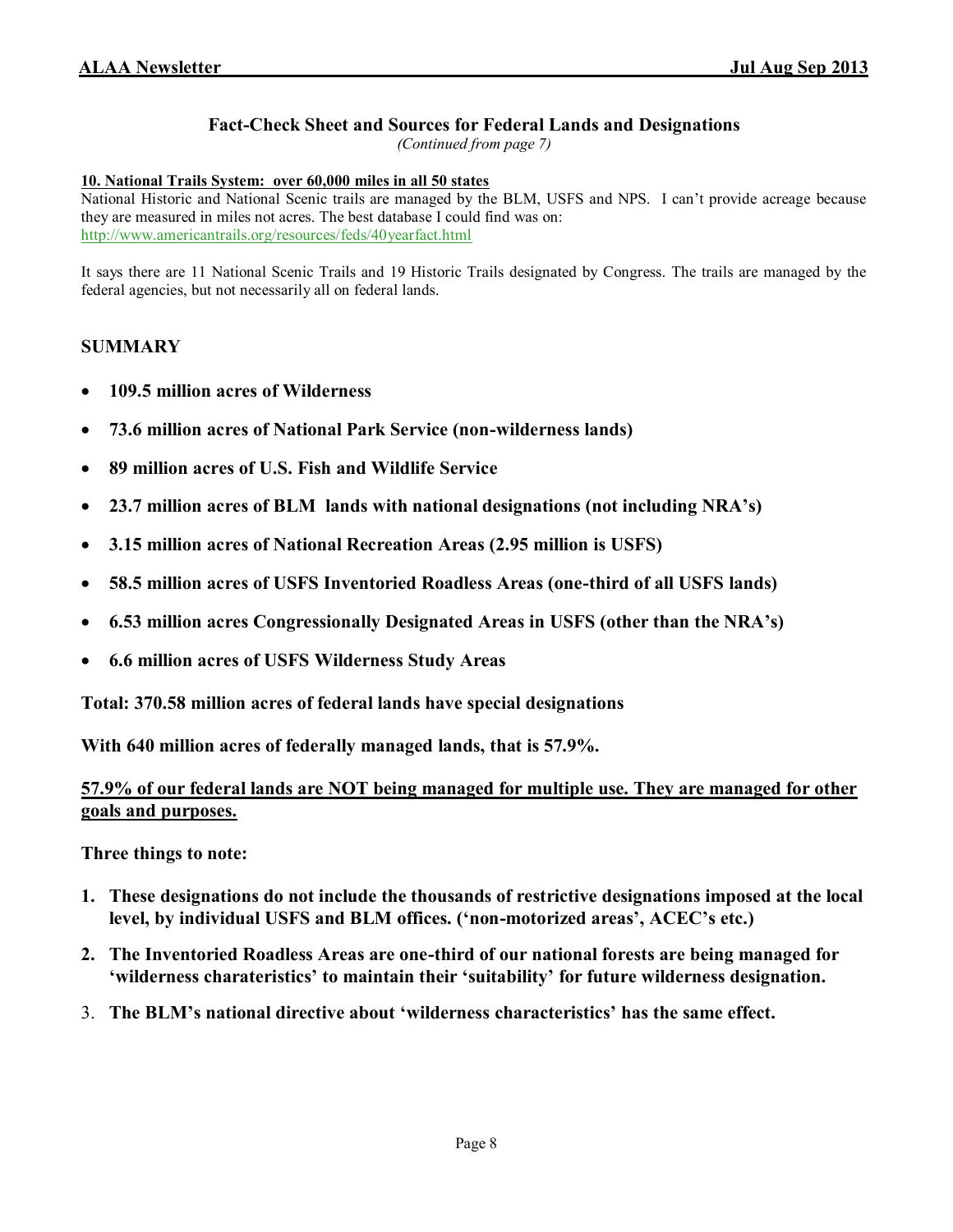

Federal lands in the West compared to the East **Maps from Congressional Report Feb 2012 Federal lands in the West compared to the East**Maps from Congressional Report Feb 2012

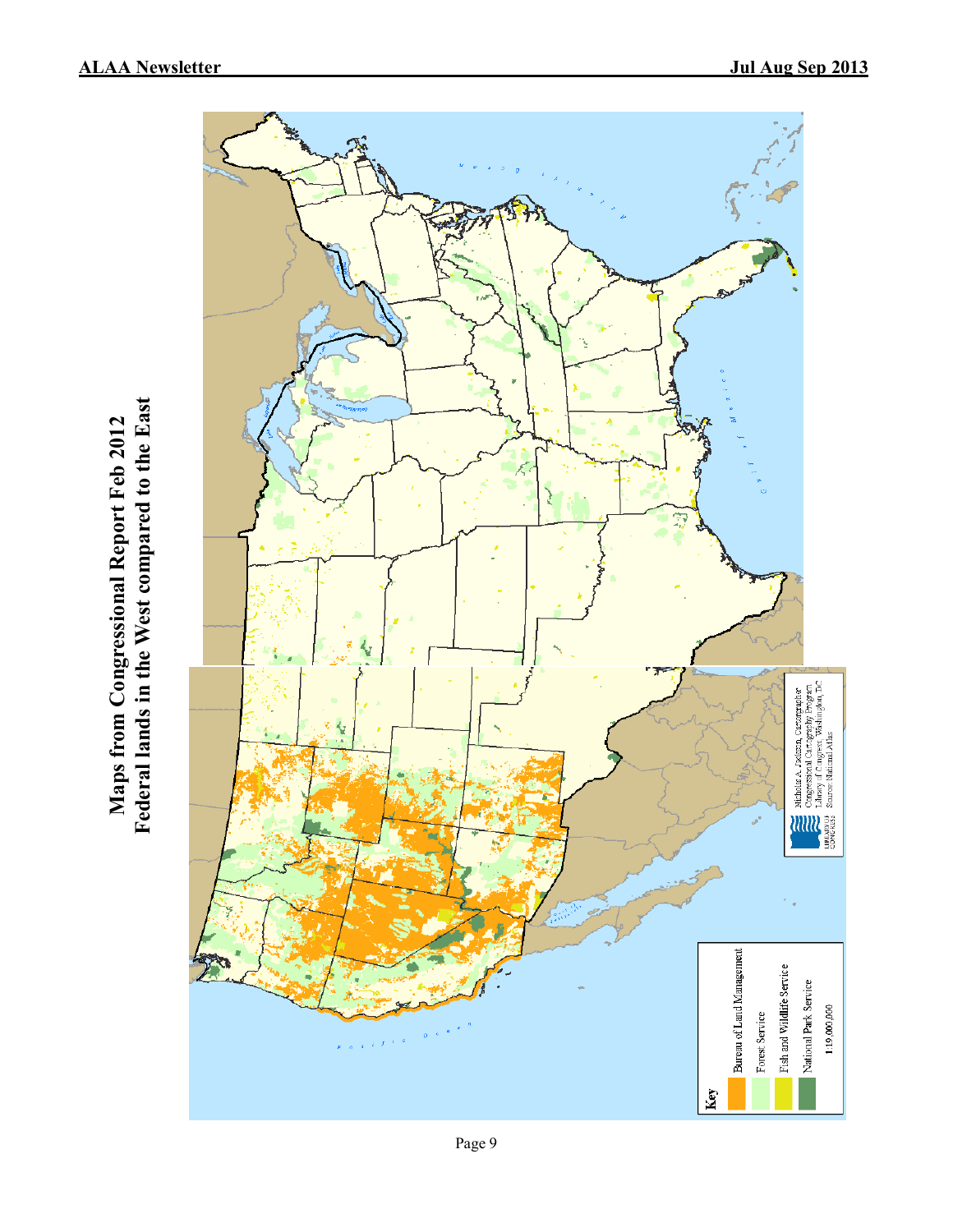### **N E W P R O P O S E D P A L E O R E S T R I C T I O N S**

The comment period ended on July 22nd, but please take the time to read this. Forwarded to *please take the time to read this. Forwarded to ALAA from Doug True, ALAA Director.*

#### **Read the proposal here**

[https://www.federalregister.gov/](http://www.facebook.com/l/YAQGj0df8/https%3A%2F%2Fwww.federalregister.gov%2Farticles%2F2013%2F05%2F23%2F2013-12173%2Fpaleontological-resources-preservation%2523h-10) [articles/2013/05/23/2013](http://www.facebook.com/l/YAQGj0df8/https%3A%2F%2Fwww.federalregister.gov%2Farticles%2F2013%2F05%2F23%2F2013-12173%2Fpaleontological-resources-preservation%2523h-10)-12173/paleontologicalresources-[preservation#h](http://www.facebook.com/l/YAQGj0df8/https%3A%2F%2Fwww.federalregister.gov%2Farticles%2F2013%2F05%2F23%2F2013-12173%2Fpaleontological-resources-preservation%2523h-10)-10

#### **Submit your comments here**

[http://www.regulations.gov/#!](http://www.facebook.com/l/0AQGBJmng/www.regulations.gov/%23!submitComment;D=FS_FRDOC_0001-1610) [submitComment;D=FS\\_FRDOC\\_0001](http://www.facebook.com/l/0AQGBJmng/www.regulations.gov/%23!submitComment;D=FS_FRDOC_0001-1610)-1610

Because these comments are lengthily, ALAA will only print the first section, and print more in the  $4<sup>th</sup>$ Quarter ALAA Newsletter….

#### **Review of the rule by section:**

I have organized my comments by section numbers within Part 291—Paleontological Resources Preservation.

#### **291.1 Purpose.**

(a) The regulations in this part implement provisions of the Paleontological Resources Preservation Act, 16 U.S.C. 470aaa through 16 U.S.C. 470aaa-11 (hereinafter referred to as the Act), which provides for the management and protection of paleontological resources on Federal lands and encourages the scientific, educational and where appropriate, the casual collection of these resources. Paleontological resources are nonrenewable, and are an accessible and irreplaceable part of America's natural heritage.

**Comment**: I just want to highlight the word encourages. As a general rule making restrictive rules that limits collecting of paleontological resources would not be defined as encouraging. Within the realm of casual collecting this rule does nothing to encourage collecting. Casual collecting is an important way for professionals to understand the types of fossils that are collected from sites. I would also like to recognize the fact that while they are indeed nonrenewable, in general most invertebrate and plant fossils are widely distributed. The only limit to fossils tends to be the

amount of rock that is easy worked and exposed. Most fossil containing rock is "safely" locked away underground for professionals and for future generations to explore. Anyone familiar with geologic conditions could show that a fraction of a percentage of fossil bearing rock is actually collected and any concerns about running out of the vast majority of fossils to study are frankly unfounded. Scientists can always petition for a permit to use heavy equipment to uncover rock to collect specimens whenever it is approved and prudent, this would not generally be considered as a remedy for the casual collector.

#### **291.5 Definitions.**

Casual collecting means the collecting of a reasonable amount of common invertebrate and plant paleontological resources for non-commercial personal use, either by surface collection or the use of non-powered hand tools, resulting in only negligible disturbance to the Earth's surface and other resources.

**Comment**: Per PUBLIC LAW 111–11 SEC. 6304. COLLECTION OF PALEONTOLOGICAL RE-SOURCES. (2) CASUAL COLLECTING EXCEP-TION.—The Secretary shall allow casual collecting without a permit on Federal land controlled or administered by the Bureau of Land Management, the Bureau of Reclamation, and the Forest Service, where such collection is consistent with the laws governing the management of those Federal land and this subtitle.

It is **my opinion** that the rule being proposed to limit the amounts of fossils, the types of hand tools used to collect them, and other definitions found below, are reaching beyond the intent of this law. The intent of the law is to protect fossil resources from being exploited for commercial gain. To restrict them further harms the future of interest in paleontology and does not further the interests of science or the public interest in fossils. Maintaining this public interest is the key to the future of paleontology.

Common invertebrate and plant paleontological resources are invertebrate or plant fossils that are of ordinary occurrence and wide-spread distribution. Not all invertebrate and plant paleontological resources are

*(Continued on page 11)*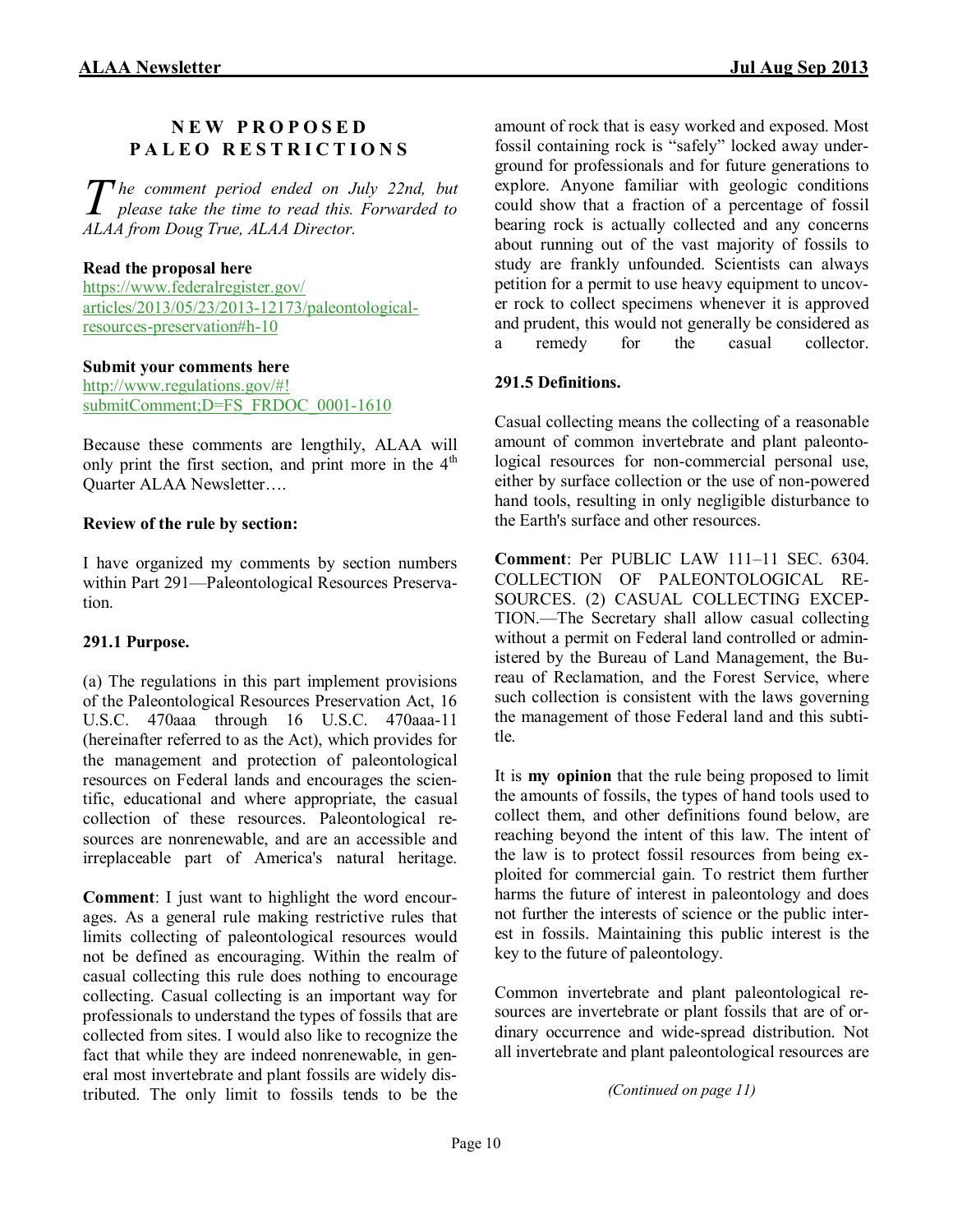**N E W P R O P O S E D P A L E O R E S T R I C T I O N S** *(Continued from page 10)*

common.

**Comment**: To bring this up without defining it further will only create additional confusion amongst collectors. What is rare and what is common is somewhat irrelevant when someone is collecting. Rare and common fossils are most often found within the same rocks. To restrict the collection of rare fossils, will ensure that common fossils will also not be found. To not encourage the collection of common fossils will also ensure that rare specimens will not be found and turned over to the proper scientific institutions to be studied. Only by collecting and becoming familiar with what is rare and what is common can a person be sufficiently knowledgeable regarding the scientifically valuable nature of specimens. It is unreasonable and unrealistic for an authorized person within the Forest Service to have the necessary education or experience to be able to interpret this appropriately in all circumstances.

**Proposal**: The definition should read: All invertebrate and plant fossils are considered common except specimens that have not been formally described, or are awaiting description. Once a species has been described in a peer reviewed scientific journal it is no longer considered rare. When a casual collector discovers a new species they should properly collect and package the specimen. Included with specimen should be the following information: Formation in which it was found, approximate elevation with the formation if known, GPS coordinates or quarter section location, associated specimens if any are known. The collector should contact an appropriate professional paleontologist for review. If it is confirmed to be rare the specimen(s) should be provided to an approved federal repository within 90 days of discovery. A list of professional paleontologists and their field of expertise as well as a list of approved repositories is available at USFS field offices or a published website. Publications using specimens discovered by casual collectors must credit the collector in the acknowledgements.

#### *…..more in the 4th Quarter ALAA Newsletter.*

**ALAA has received permission to take excepts** 

**from Glade Gunther's submission to the Federal register/Paleontological-resources-preservation #h-10. and share some of his comments he submitted.** 

**Glade can be reached at: Geological Tools and Outfitter, LLC www.geo-[tools.com](http://www.geo-tools.com/)**



**LAWSUIT UPDATE #5 August 5, 2013**

#### **Judge Grants 'Stay' of Proceedings While Waiting for Intervener Appeal**

In our last update, we described how a judge denied<br>the intervener status requested by Big Green. We n our last update, we described how a judge denied didn't expect the Center for Biological Diversity/ WildEarth Guardians/Sierra Club to meekly accept that surprising development. They did not.

They promptly filed an Appeal of the decision and asked for a 'stay' on the lawsuit proceedings until they get a decision. Not surprisingly, the court has granted them the 'stay'. Since the original denial for their intervener status came from a US District Court judge, the decision on the appeal gets made at the next level up: The 10th Circuit Court of Appeals.

Simply put, our lawsuit is on hold until the 10th Circuit Court of Appeals makes a decision on Big Green's request to intervene. Unfortunately for those of us wanting a quick decision on NMOHVA's lawsuit, the Court of Appeals can take several months to hear the appeal and render a decision. In the meantime, the schedul for our lawsuit is "frozen" in place until after the decision.

#### *WHILE WE WAIT...*

**So what do we do while we wait?** We continue to do exactly the same thing we have been doing...we now have additional time to educate more of the public as to why this lawsuit is so important and continue to raise the funds needed for the lawsuit.

*(Continued on page 12)*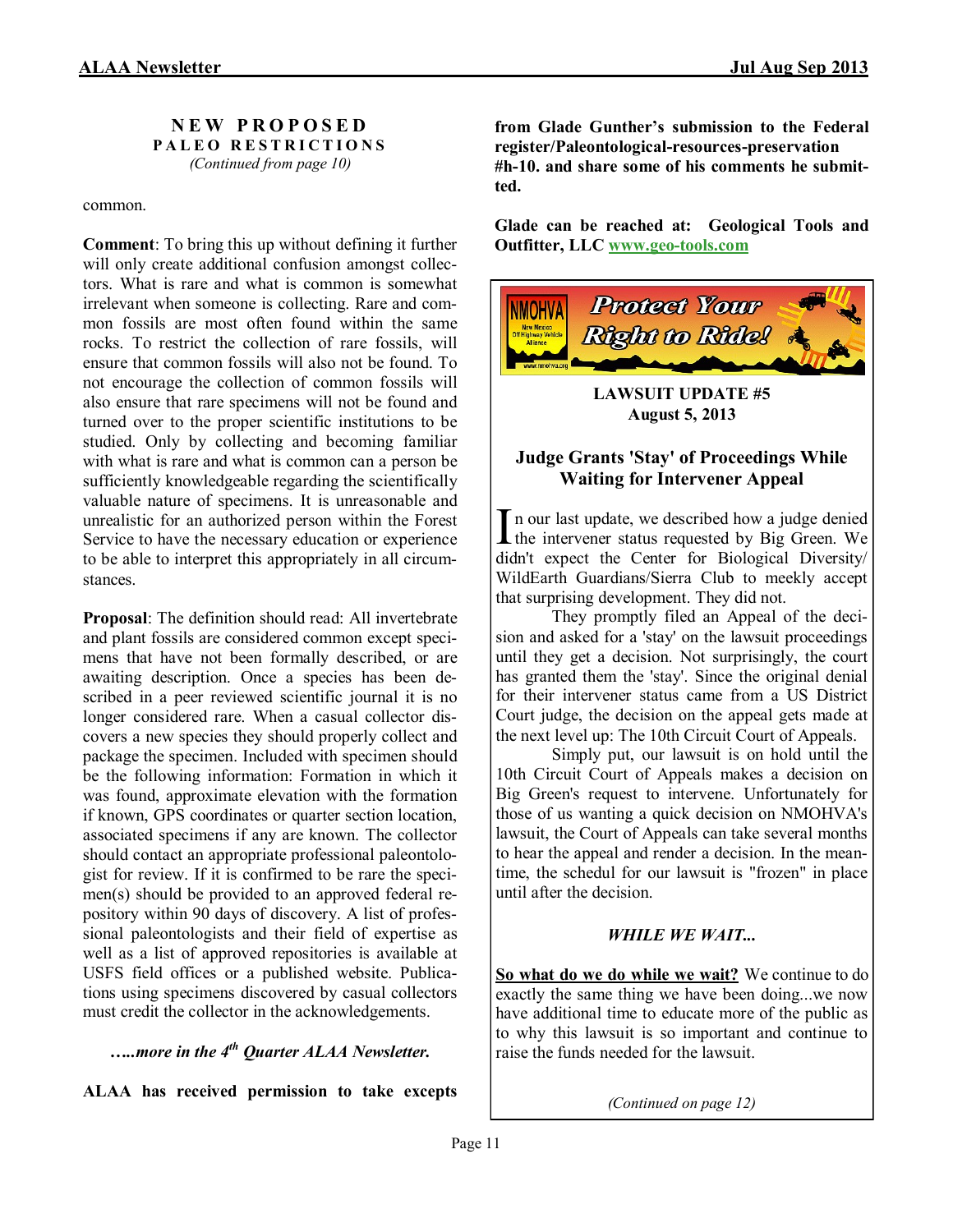#### **LAWSUIT UPDATE #5** *(Continued from page 11)*

**Use this additional time wisely!** Help NMOHVA spread the word about the Forest Service's lousy decision and how everyone will be affected. Educate your friends, family, co-workers about their loss of access to their Forest and how NMOHVA's lawsuit is the **ONLY** remaining way to restore their access.

Help NMOHVA continue to raise the necessary funds to successfully complete this important challenge. We don't get our money from big trusts or a fat bank account. The money necessary for this lawsuit comes from our members and friends who realize what will be lost if we don't fight.

**We can not afford to do is lose interest, take our eyes off the ball, or lose momentum.** We need to treat this delay as an **OPPORTUNITY** to further strengthen our position. We need to continue to aggressively spread the word and raise money for the Access Defense Fund.

**And again, THANK YOU!!!!** Without you, none of this would be possible.

> You can **DONATE** online to the **ACCESS DEFENSE FUND** by simply "clicking" on the button below:

> > **DONATE TO ACCESS DEFENSE FUND**

#### **UTAH by Evan Day Director and Utah Representative**.

U tah is in a curious position regarding land use<br>and access issues. On one hand; State and local and access issues. On one hand; State and local government entities and individual officials are actively endorsing and supporting public use and access. One the other hand; groups such as the Southern Utah Wilderness Alliance (SUWA) are infuriated by this stance and actively pursuing multiple lawsuits to stop access wherever they can.

Utah's Legislature and Gov. Herbert are at the forefront of legal action to force the Federal Govt. to cede ownership of BLM & Forest service controlled lands to western States. This will be a long drawn out constitutional battle, with uncertain outcome. If successful, it would enable the States to control western land development and recreational use, instead of eastern environmental groups. However, a Federal Judge recently stayed a new State law forbidding Federal agents from enforcing local, county or state laws on Federal land. Most of the counties in Utah have cooperatively surveyed existing roads and trails and passed ordinances declaring them their property, hopefully thwarting attempts to close access by BLM and USFS. In fact, Utah's county commissioners and our ranchers are the most reasonable and supportive people in the world!

Unfortunately; SUWA, the Sierra Club, Western Wildlands and similar groups are well funded and enthusiastically suing anybody and everybody in sight. For example, in order to halt implementation of a travel plan for the Richfield, UT Field Office, SU-WA has sued to invalidate the BLM's well considered and evenhanded Resource Management Plan. SUWA is assembling a team of about 20 lawyers to fight Utah's move to assume Federal lands. Meanwhile these folks are pushing the President to establish the "Redrocks National Monument", locking up most of south and eastern Utah, with parcels scattered through the state.

It is difficult for us ALAA members to travel the long distances to attend all the meetings that BLM and USFS hold to properly scope the recreational use of the lands under their jurisdiction. Fortunately, Utah's very active Off-Road Vehicle organizations have goals identical to ours, and support reasonable access just like us. The BLM state and field offices welcome our input whenever offered, and the Resource Advisory Council has been very open in listening to our suggestions and concerns. The BLM "RAC" also functions as the USFS "Recreational Advisory Council", so we have some ability to affect forest lands as well. Both agencies are working very hard to come up with good plans for maintaining the Sage Grouse habitat and bird populations, thus hopefully avoiding Endangered Species designation. Such an event would be disastrous in locking up enormous amounts of land and roads. One really bright spot in

> *( Continued on page 13)*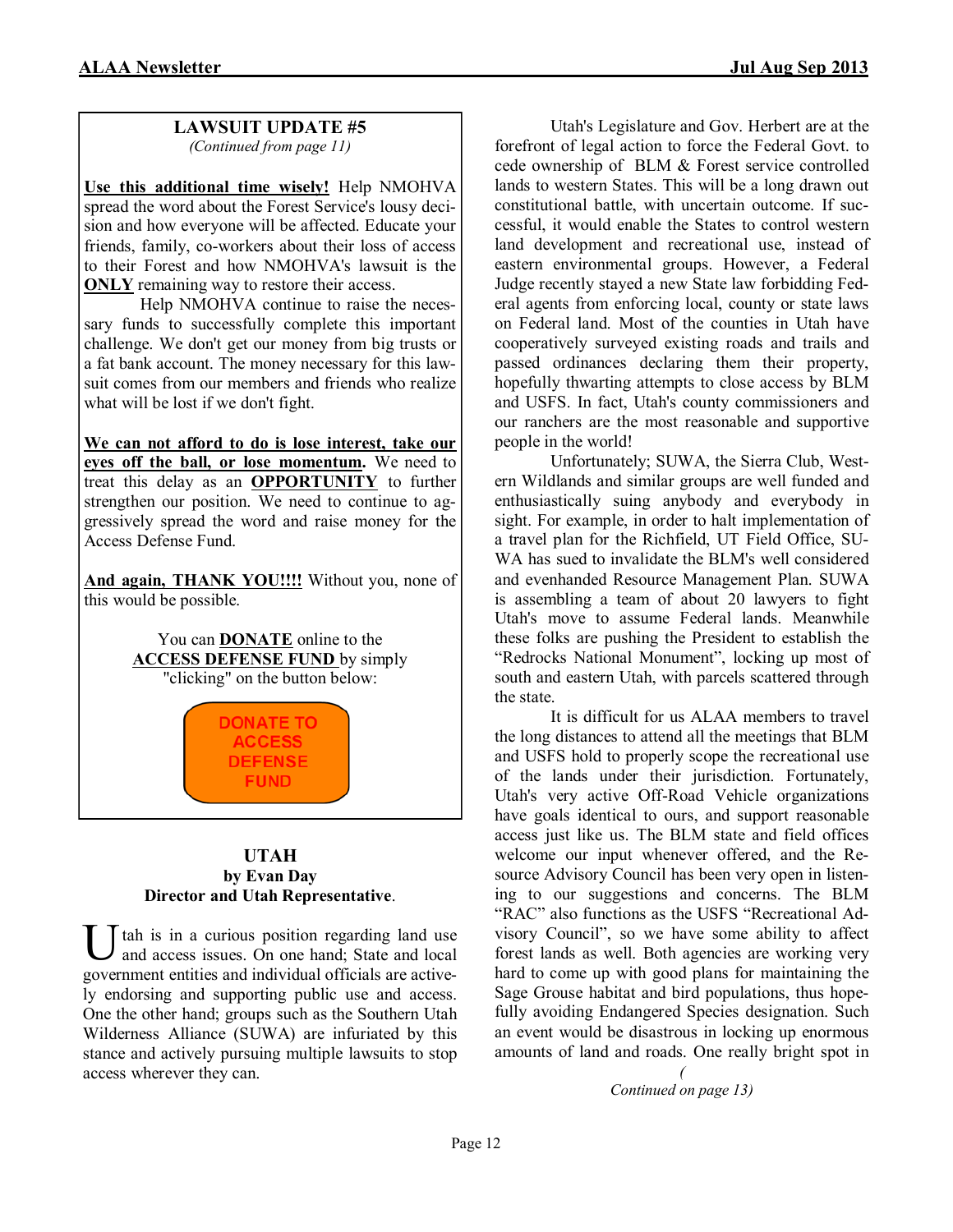#### **UTAH** *(Continued from page 12)*

all of this, is that Rep. Rob Bishop is chairman of the US House of Representatives sub-committee responsible for legislation in this arena. Rob represents northern Utah, is easy to contact, and definitely supports multiple use of Federal lands.

*T his if from our ALAA rep in Eastern Oregon, BUT he attended, see below the Plumas National Forest meeting in Oroville, CA. Northern California??? John has sent this email to Tom Vilasack, US Dept of Agraculture, Big Shots in Forest Service in Washington DC, and two house staff people along with district supervisors for Oroville, CA. The last paragraph is a doozy.... asking for the District Forest Supervisor conducting the meeting to be compensated....you can't make this stuff up. Shirley*

----- Original Message ----- **From:** [John D, George](mailto:oregonranchhand@yahoo.com) **To:** [eford@fs.fed.us](mailto:eford@fs.fed.us) ; [rmoore@fs.fed.us](mailto:rmoore@fs.fed.us) ; [ttid](mailto:ttidwell@fs.fed.us)[well@fs.fed.us](mailto:ttidwell@fs.fed.us) ; [tom.vilsack@usda.gov](mailto:tom.vilsack@usda.gov) **Cc:** [brenda.haynes@mail.house.gov](mailto:brenda.haynes@mail.house.gov); [col](mailto:colby.marshall@mail.house.gov)[by.marshall@mail.house.gov](mailto:colby.marshall@mail.house.gov) ; [terrellswof](mailto:terrellswofford@sbcglobal.net)[ford@sbcglobal.net](mailto:terrellswofford@sbcglobal.net) ; [kev](mailto:kevin.goss4district2@gmail.com)[in.goss4district2@gmail.com](mailto:kevin.goss4district2@gmail.com) ; [sher](mailto:sherrie.thrall@gmail.com)[rie.thrall@gmail.com](mailto:sherrie.thrall@gmail.com) ; [lorisimp](mailto:lorisimpson.plumas@gmail.com)[son.plumas@gmail.com](mailto:lorisimpson.plumas@gmail.com); [district5supervi](mailto:district5supervisor@hotmail.com)[sor@hotmail.com](mailto:district5supervisor@hotmail.com) **Sent:** Saturday, August 17, 2013 9:48 AM **Subject:** Plumas National Forest Sub Part A Meeting @ Feather River Ranger District 8/13/13

Good Morning Mr. Ford,

I recently attended a meeting at the Feather River Ranger District Office in Oroville Ca, on Tuesday Aug. 13th and wanted to write you to formalize my comments as I do not feel they were adequately noted during the discussions, nor did I care for the tenure of your staff during the meeting.

To start off, I drove from Eastern Oregon to attend the meeting at great personal expense to myself in both gas and time away from my job. The meeting started out with your District Ranger very firmly telling the group the things she would not accept in the meeting and that if people just wanted to repeat what they had said in the last meetings they could but would be just wasting everyone's time. As it was my first opportunity to attend a meeting on your forest I was very shocked to see a federal employee telling people what she deemed acceptable and what they would accept for comments and if people crossed that line they would simply close down the meeting, you could see it put everyone on edge and came across to me as a complete outsider as not only very condescending set of remarks, but a way of telling people that no matter what they said things were going to be pushing forward, and in all honesty, at that very moment I felt like getting up and leaving, but realized what I had done to get there and didn't want my time nor money wasted.

I found it shocking that a great deal of the questions asked by the public were met with a response of "I don't have an answer for that" or "that's Earls office issue to deal with." And I also find it very strange that this was suppose to be a meeting for taking public comment, however when people spoke not one of the 8 employees at the meeting once asked for people to give their names so they could note the individual comment, nor were most comments recorded. I did bring this up to your District Ranger during the meeting, and she stated one lady was taking "notes" however I watched throughout the meeting and she nor any of the staff took very few if any notes during the meeting. I don't really understand how you, nor any USFS staff are suppose to utilize public comment if your staff are not taking full comments from the public and fully integrating them into your planning work. I will however note, one member of your staff did take detailed notes of "an official comment" spoken by a gentleman from a white water rafting interest group,

*(Continued on page 14)*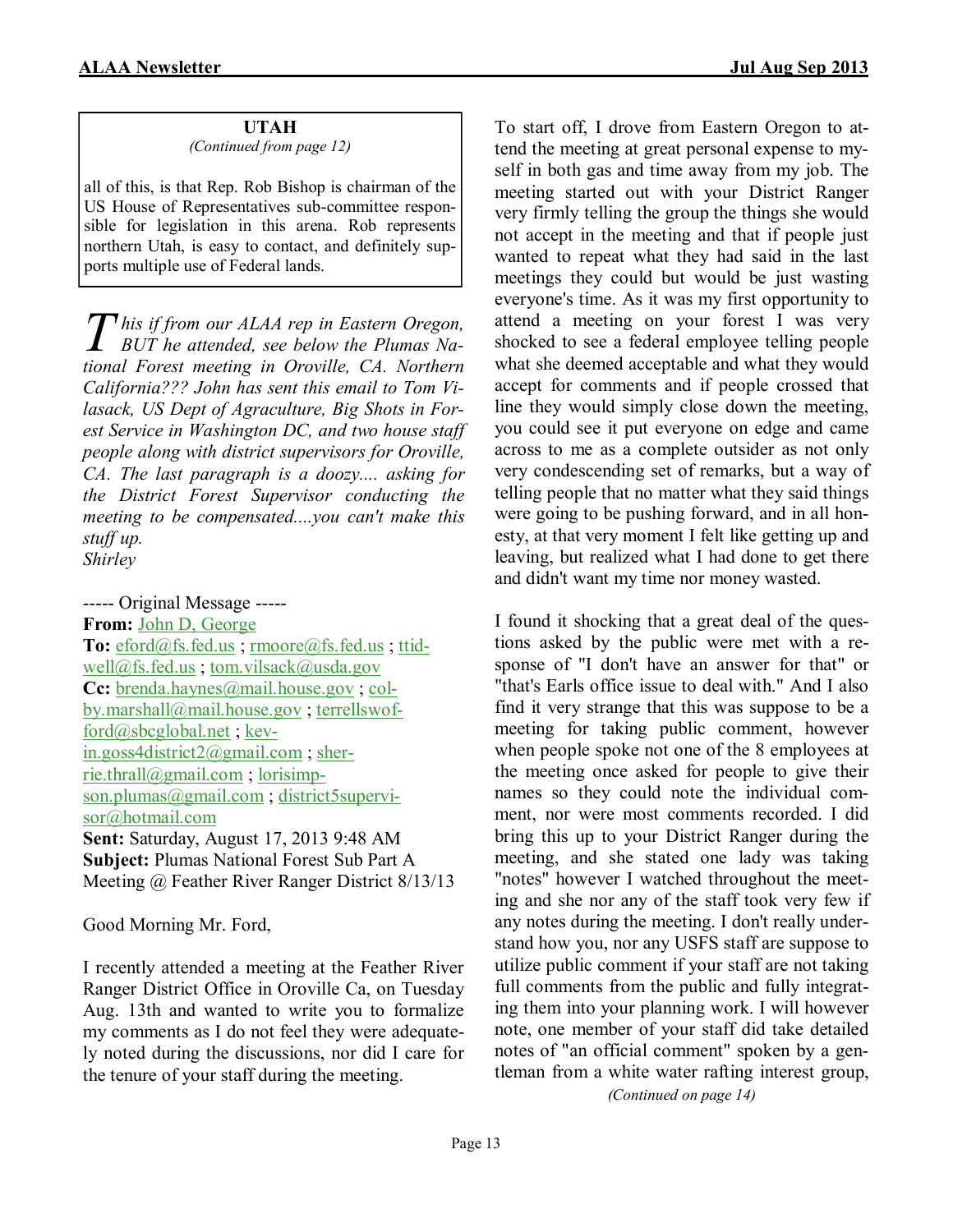# **Good Morning Mr. Ford**

*(Continued from page 13)*

but once he was done speaking your staffer never took another "comment for the record" for the rest of the meeting while I was there that I saw.

I personally asked your district ranger, and all the staff, how subsistence use of the forest was analyzed for determining what roads where "needed" on the forest and the answer was "it was not analyzed." They did state that they did know that all of the Environmental, wildlife, and legal issues were analyzed on how they would meet the "regulatory" needs of the forest, however your staff made it very clear to me that how the general public uses the forest was not ever considered. I know that this meeting was suppose to help address this issue, but honestly, with opening remarks like where stated, along with what I perceived to be the closing (I'll get to those in a minute) it's hard to believe anyone thought true public comment would be taken at this meeting, as every time a person would state their need for open access to the forest, one of your staff would come back with the needs of a frog, a budgetary limitation, or a staffing issue, none of which have anything really to do with the public's open access to their lands, but has everything to do with you and your staff finding reason to eliminate certain kinds of access to the mountains of Plumas County and the entire National forest that you administer to.

I would like to ask, what has been the budgetary request from the Plumas National Forest Supervisors office, and from the Region 5 office to maintain roads over the last 10 years on the Plumas National Forest?

I am very disappointed in the quality of work that was reflected in the maps that were presented to the public for comment and how your staff went about presenting them. I received a very mixed message about what the maps represented, and when people asked what the "red lines meant"

your staff said they meant alot of different things, and they were unaware as to what they all meant. There was also 4 times your staff told the group there were known mistakes on the maps and there would continue to be mistakes on the map. This was all extremely disappointing to me as I had traveled so far to attend this meeting, to become informed for both myself, as well as the people I know in two groups I'm a member of, I could not report anything other than; They didn't know what the red lines mean, and they know there are still mistakes on the map. How am I, or any member of the public suppose to give informed input if your own staff doesn't know what the map means, and openly knows they are not correct? The feeling I got from the meeting was that your office, the supervisors office, has already made up it's mind as to what you want to do, and it really doesn't matter if things are understandable, or correct, we are just going to march down the path you tell us and that will be the end of it.

**I would like to make an official comment for the record that I am not in support of this set of road closures. The Plumas National Forest has already closed 800 plus miles of needed roads to the public along with implementing a "closed forest system" that are needed for day to day subsistence living and any further road closures coupled with the closed forest system, only cause greater harm to the human environment that NEPA is suppose to protect against. I am requesting that no more roads be closed, nor identified to be closed on the Plumas National Forest.**

In closing, I would like to make a request to you, as I felt very bad about a comment that was made by your District Ranger and it caused me to stop asking questions and head home. Could you please find a way to make sure she is compensated for the work she is doing. I understand from a statement she made to the entire group at a quarter to 7 that she was not being paid for her time that she was there and that we could go on

*(Continued on page 15)*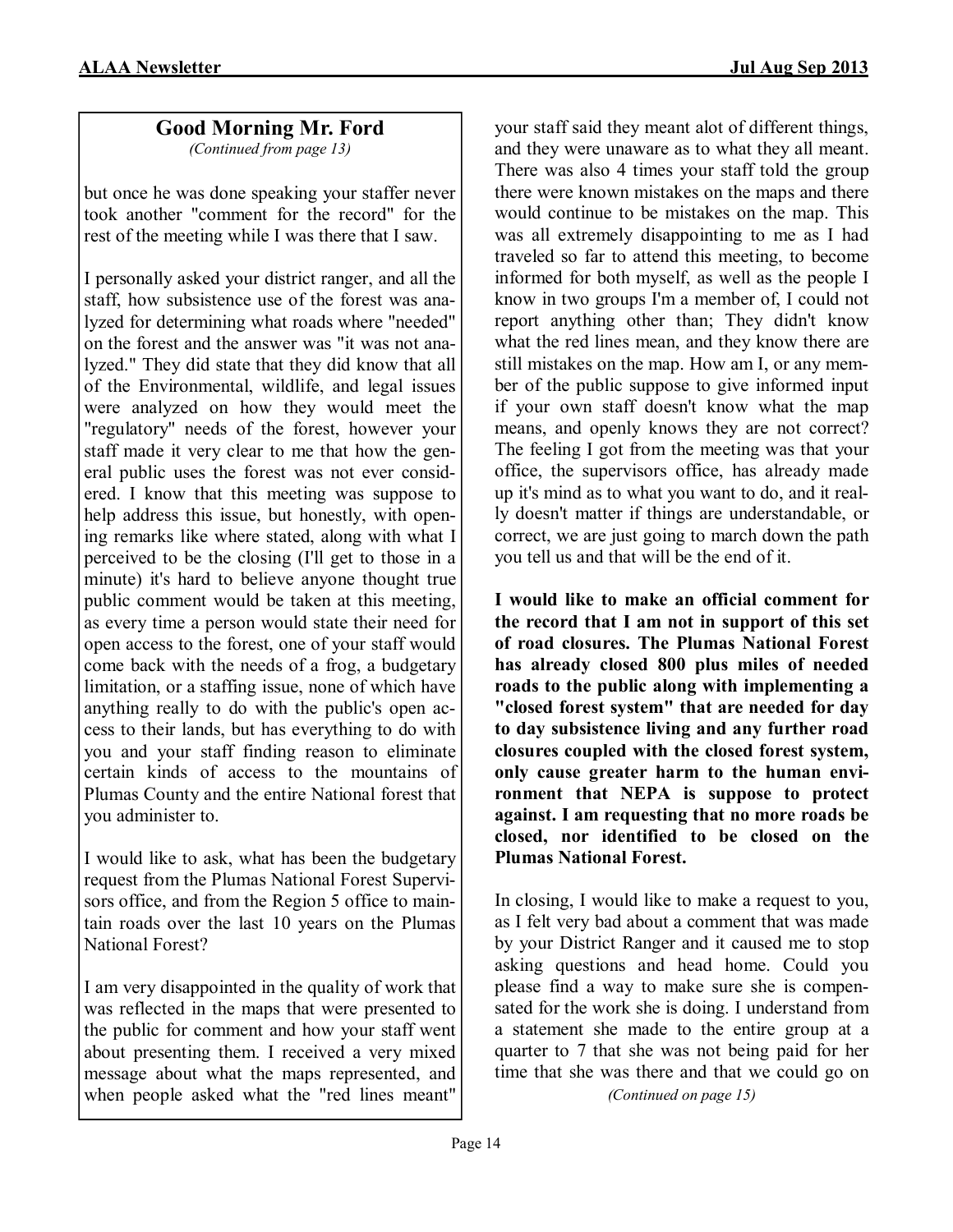# **Good Morning Mr. Ford**

*(Continued from page 14)*

all night but that she didn't not want to waste tax payer funds by paying unnecessary wages to the staff that was there and getting paid (Overtime I'd assume) and that she personally was not being compensated at all after 6 pm. I find it very unfair for her that she be asked to attend a meeting that gives the public an opportunity to give input, but that she be forced to bear the burden of attending uncompensated. I feel that at a minimum she could have at least received some sort of Compensatory Time off for her efforts, but to just wholeheartedly ask her to work for free seems completely unfair to her. Once she clarified that point, I immediately felt awful for taking her time from her family and decided I should cut my questions off so that she could go home for the evening. I'm not sure if the meeting continued on or not as I left, I'm sure did for a bit, and I hope she is given the opportunity to be compensated for the work she did.

I look forward to your response and working with you on these issues.

John D. George Bates, Oregon

# **Rockhounding and ALAA**

# **By John Martin** [webmaster@amlands.org](mailto:plac-south@antelecom.net)

G reetings to all ALAA Members and Rock-<br>bounds from Southern California. That's **T** reetings to all ALAA Members and Rockcorrect, Southern California, where many Rockhounds live and play. Without your watchful eye, both the positive and negative experience of Rockhounding gets overlooked and is missed. So, in order to move forward and remain fair and balanced, your help is greatly needed.

When legislative or Land Management issues arise in your Rockhounding area, whether on public lands (BLM, USFS, State, County or City) or even on privately owned land, let the American Lands Access Association State Representative <http://www.amlands.org/6715.html> or any ALAA Officer <http://www.amlands.org/6694.html> know about the issues and the details that are affecting your Rockhounding Experience. (If you do not have a state representative, join ALAA and become the State Representative for your state.)

The issues can then be investigated and a course of action may be suggested to help correct or enhance the issue of concern. When note worthy Rockhounding issues pop up, just drop an email to ALAA Information e-mail at [in](mailto:info@amlands.org)[fo@amlands.org](mailto:info@amlands.org) with the details of the issues and concerns, they then can be addressed.

More information about Rockhounding and ALAA can be found on the ALAA Website [www.amlands.org.](http://www.amlands.org/)

# More ALAA Publicity for the MWF

By Tom Noe

I've been trying to get the Midwest clubs up to speed on land access issues, because it's not something that's on our radar screen very often. We've got a lot to learn.

Recently I sent around some background information to most of our Midwest clubs. I collected several of the mailings I'd received from the Blue Ribbon Coalition, one of our ALAA partners. I wanted the mailings to show Midwesterners the broad nationwide scope of access issues, so I sent attachments with information about Cape Hatteras, Yosemite, South Dakota and Idaho. I figure, the more publicity the better.

I'll also be contacting the clubs that used to be in ALAA but are no longer members, making a special effort to get them to sign up again.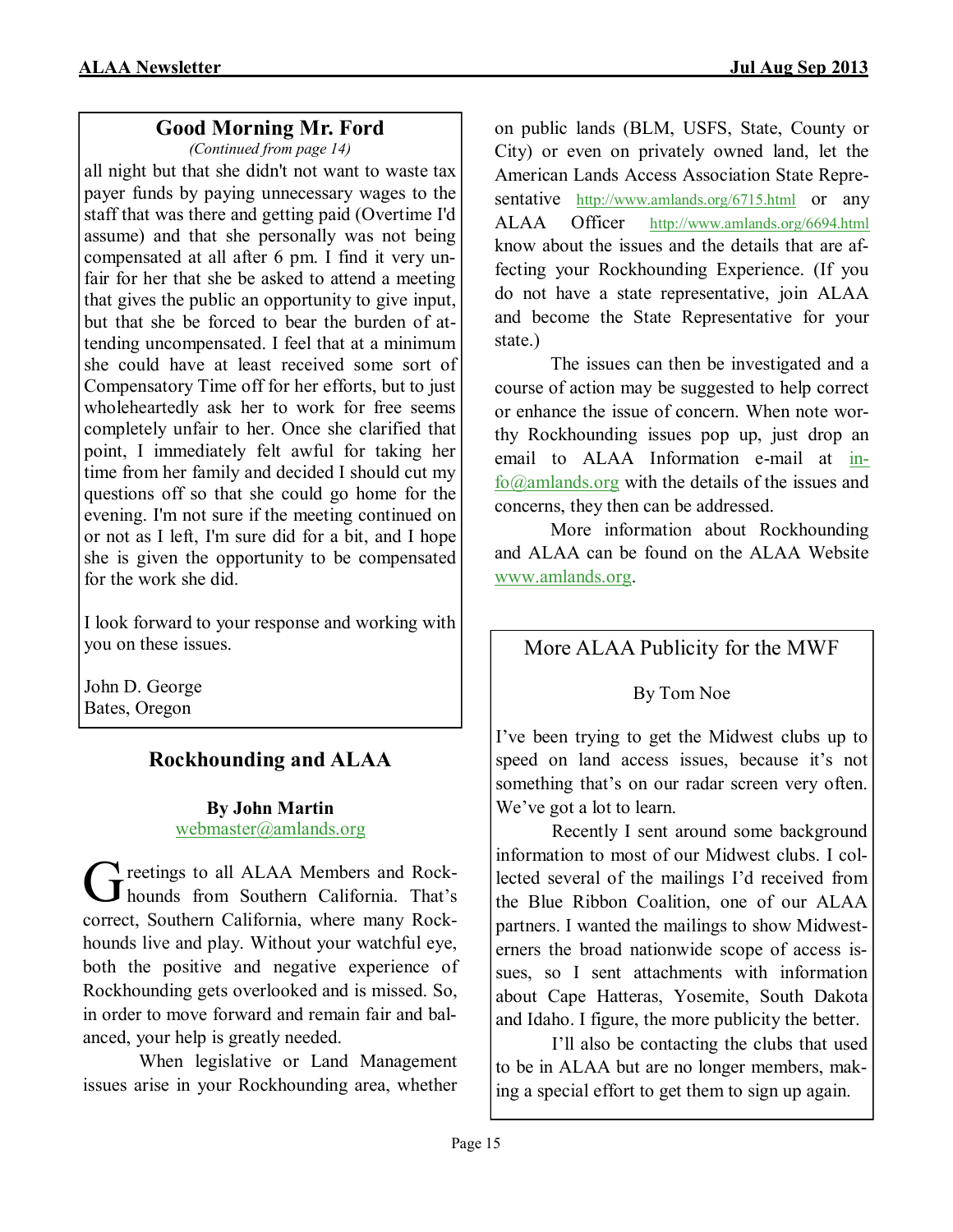# **Park Service Wants to Ban Most People from Yosemite**

July 12, 2013 By Katy Grimes

V osemite National Park is one of America's greatest natural treasurers, set aside as a nagreatest natural treasurers, set aside as a national park nearly 150 years ago by Abraham Lincoln specifically for "**the public use, resort and recreation…for all time.**"

Yet a proposal by the [National Park Ser](http://www.nps.gov/index.htm)[vice,](http://www.nps.gov/index.htm) whose motto is "**Experience Your America**," fundamentally changes the entire purpose for which Yosemite was set aside in the first place.

This week I interviewed Rep. Tom McClintock, R-Calif. He said the National Park Service has been pushing to radically alter the purpose, nature and use of Yosemite National Park in order to remove most visitors.

McClintock has been waging a battle against the National Park Service and what it has been doing behind closed doors, with the help of radical environmentalists.

A few months ago, McClintock discovered that the [National Parks Service "](http://www.nps.gov/index.htm)opposes commercial activities" in the park, and has been working very quietly to get them removed. **Bicyling, rafting, camping, snowshoeing and horseback riding were all put on the hit list**. It also opposes the souvenir shops, snack stands and hybrid bus [tours.](http://www.capoliticalreview.com/top-stories/park-service-wants-to-ban-most-people-from-yosemite/?utm_source=CAPoliticalReview.com&utm_campaign=2ecd97844f-RSS_EMAIL_CAMPAIGN&utm_medium=email&utm_term=0_b855a22bd3-2ecd97844f-302683941) These "commercial ventures" apparently offend **environmental justice** seekers and a **new brand of enviro-park rangers** who are hostile to park visitors, most of them taxpayers who pay the rangers' salaries.

According to McClintock, the park service has already begun the process of removing human activity in Yosemite.

# **The Royal Forest**

"Ninety-five percent of the park is already in wilderness," McClintock explained. "Yet the overwhelming majority of park visitors come to that five percent where amenities are available for public recreation: where they can rent a bike; where they can stop at the snack shop to get icecream cones for the kids; where they can pick up souvenirs at the gift shop; where the family can cool off at a lodge swimming pool. **And it is precisely these pursuits that the National Park Service would destroy."**

For more than a century, the mission of helping the American people enjoy the grandeur of their national treasure was honored by the park's stewards. But no more. The new plan would radically alter the visitor-friendly mission of the park with a new, **elitist maxim**: "Look, but don't touch; visit, but don't enjoy."

The increasingly exclusionary and elitist policies of the National Parks Service and National Forest Service are part of the environmental justice movement. "These actions evince an ideologically driven hostility to the public's enjoyment of the public's land — and a clear intention to deny the public the responsible and sustainable use of that land," McClintock said.

"During the despotic eras of Norman and Plantagenet England, the Crown declared one third of the land area of Southern England to be the [Royal Forest,](http://www.earlyenglishlaws.ac.uk/reference/essays/forest-law/) the exclusive preserve of the monarch, his forestry officials and his favored aristocrats," McClintock explained. "The people of Britain were forbidden access to and enjoyment of these forests under harsh penalties. This exclusionary system became so despised by the people that in 1215, five clauses of the Magna Carta were devoted to redress of grievances that are hauntingly similar to those that are now flooding my office."

"**The National Park Service proposal would remove long-standing tourist facilities from Yosemite Valley, including bicycle and raft rentals, snack facilities, gift shops, horseback riding, the ice-skating rink at Curry Village, the art center, the [grocery](http://www.capoliticalreview.com/top-stories/park-service-wants-to-ban-most-people-from-yosemite/?utm_source=CAPoliticalReview.com&utm_campaign=2ecd97844f-RSS_EMAIL_CAMPAIGN&utm_medium=email&utm_term=0_b855a22bd3-2ecd97844f-302683941) store, swimming pools, and even the valley's iconic and historic stone bridges**," McClintock told me. "

These facilities date back generations and provide visitors with a wide range of amenities to enhance their stay at — and their enjoyment of —

*(Continued on page 17)*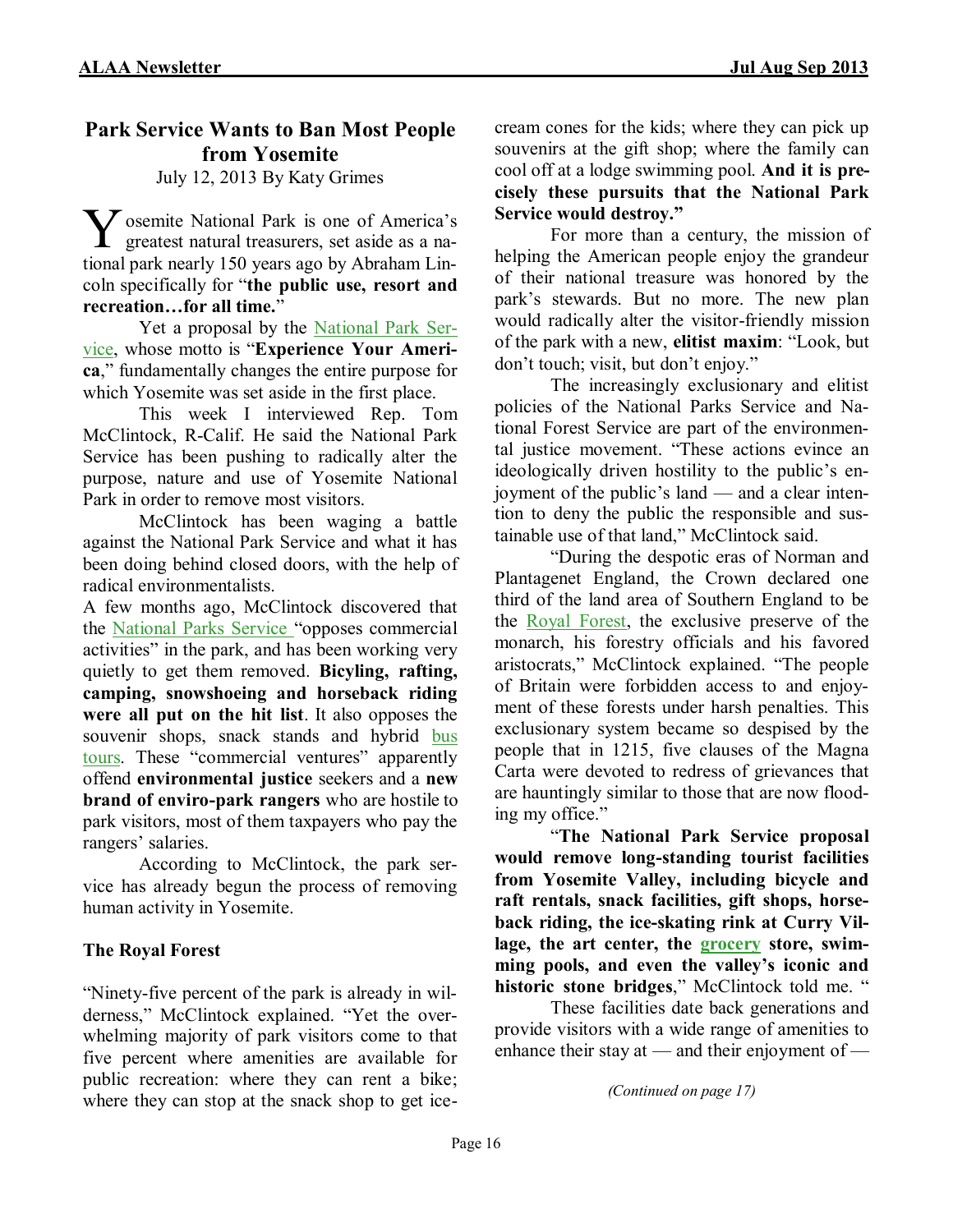# **Park Service Wants to Ban Most People from Yosemite**

*(Continued from page 16)*

#### this world-renowned national park."

The NPS seeks to use the [Wild and Scenic](http://www.nps.gov/yose/parkmgmt/mrp.htm)  [River designation of the Merced River a](http://www.nps.gov/yose/parkmgmt/mrp.htm)s an excuse to expel commercial enterprises and dramatically reduce the recreational amenities available to park visitors. Yet according to the author of the designation, former Rep. Tony Coehlo, D-Calif., this was never the intent of the designation.

The Park Service says the restrictions are necessary to comply with a recent settlement agreement, reached with the most radical and nihilistic fringe of the environmental Left, according to McClintock. But McClintock said the settlement agreement was not mandatory and one in which the Park Service voluntarily entered, then paid \$1 million to the environmentalists.

#### **The Enviro lawsuit**

The changes are part of a new set of principles for the park known as the [Merced River](http://www.nps.gov/yose/parkmgmt/mrp.htm)  [Plan.](http://www.nps.gov/yose/parkmgmt/mrp.htm) Released only in January, the 2,500-page document comes after years of lawsuits over what should be allowed in Yosemite Valley and the Merced River that flows through it, according to **McClintock** 

The Merced River Draft Plan public [webi](http://www.nps.gov/yose/parkmgmt/mrp-deis.htm)[nars and workshops w](http://www.nps.gov/yose/parkmgmt/mrp-deis.htm)ere held in early 2013, but McClintock said **they were essentially a farce**.

McClintock said the plan calls for the removal of stone Sugar Pine bridge, built in 1928 and located behind the Ahwahnee Hotel, because its abutments "impede the flow of the Merced River and cause erosion." It also recommends rebuilding only 40 percent of the 406 campsites lost in the 1997 flood, restoring 203 acres of meadows and improving parking. Visitors still would be allowed to bring bikes, horses or rafts to the park but rentals would not be available any longer.

In fact, that agreement imposes no requirement on the government to do anything more than adopt a plan consistent with current law, according to McClintock. "And current law is explicit: **the 1864 act establishing the park guarantees its use for public recreation and resort; the 1916 Organic Act creating national parks explicitly declares their purpose to be the public enjoyment of the public lands, and the Wild and Scenic River Act contemplated no changes to the amenities at Yosemite** — so says its author, [former] Democratic Congressman Tony Coelho. Yet the Park Service insists that the law compels these radical changes."

### **Flood damage**

In January of 1997, the Merced River flooded and caused significant damage to the park. The flood even left more than 2,000 park visitors stranded for several days, because the roads were damaged by the floodwaters.

Following the flood, Congress appropriated \$17 million to restore the parking and campgrounds that were wiped out. "That money was spent, but the parking and campgrounds were never restored," McClintock said. He has made several formal inquiries to the National Park Service asking where the money went. Only just this week he received a report from Yosemite officials. Once he has thoroughly reviewed the report, I will share his findings.

Following the flood and Yosemite's failure to restore the camp sites or parking, McClintock said the number of annual visitors to the park dropped from 4 million to 3 million, a 25 percent drop. Revenues also dropped about 25 percent.

#### **Protected toads and frogs**

Further complicating matters, and providing additional evidence of the radical environmentalist agenda behind the Yosemite proposals, the U.S. Fish and Wildlife Service's announced it was going to list the Sierra Nevada yellow-legged

```
(Continued on page 18)
```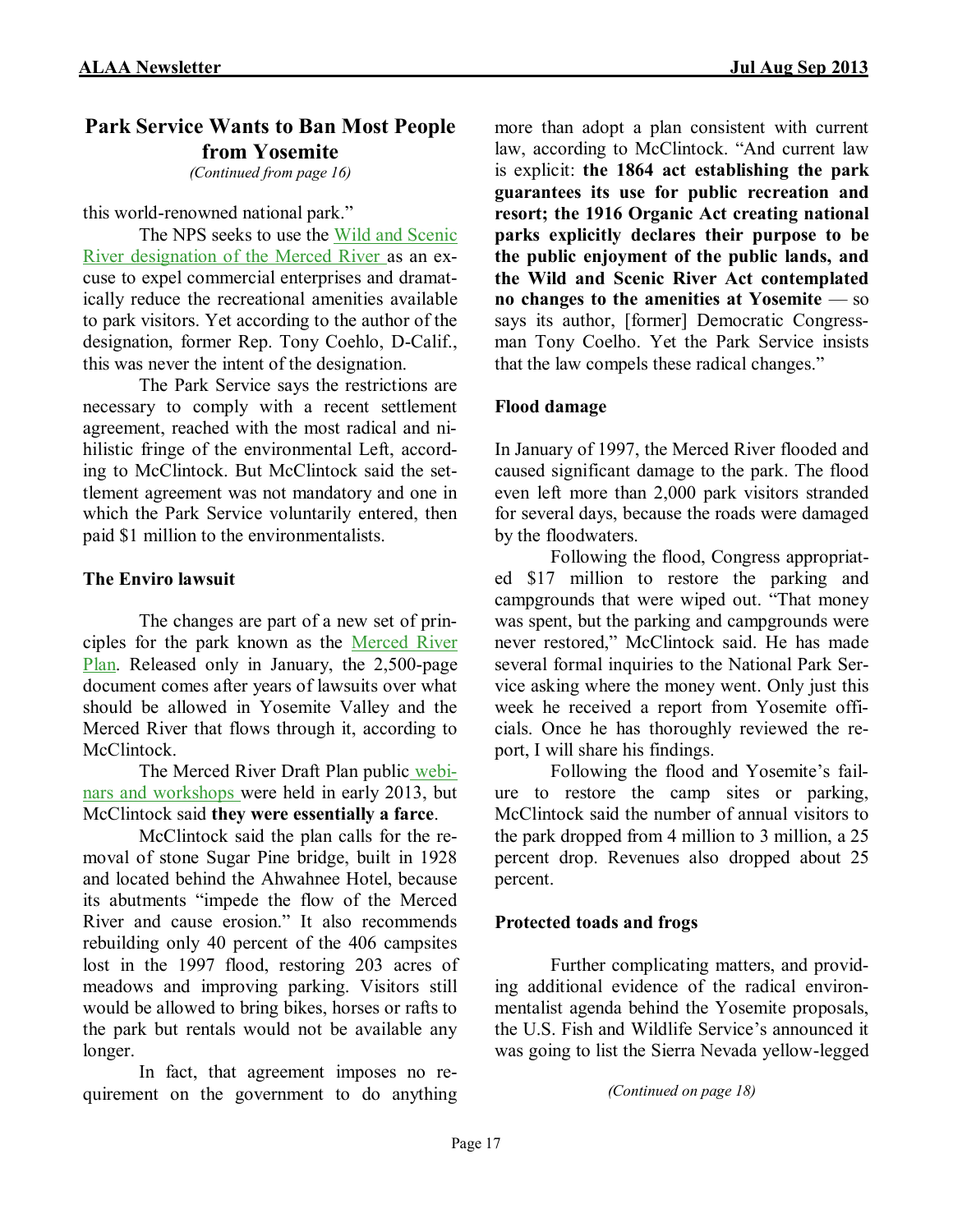# **Park Service Wants to Ban Most People from Yosemite**

*(Continued from page 17)*

frog and the mountain yellow-legged frog as endangered species, and the Yosemite toad as a threatened species. And service was going to designate a critical habitat for these species.

"These listings and the associated critical habitat will impact over two million acres of private, state and federal land," McClintock said. He noted this was exactly why the Fish and Wildlife Service took the action it did. "Critical habitat designations will likely cause severe restrictions on land access and could limit or forbid activities such as grazing, trout stocking, logging, mining, and recreational use, resulting in a devastating impact on the local economy."

*(Katy Grimes is a longtime political analyst, writer and journalist, and CalWatchdog's news reporter. Originally posted on [CalWatchdog.\)](http://www.calwatchdog.com/)*

Read More with the links below: [http://mcclintock.house.gov/merced](http://mcclintock.house.gov/merced-river-plan.shtml)-river[plan.shtml](http://mcclintock.house.gov/merced-river-plan.shtml) [https://mcclintockforms.house.gov/forms/contact](https://mcclintockforms.house.gov/forms/contact-form.shtml) -[form.shtml](https://mcclintockforms.house.gov/forms/contact-form.shtml)

> **Other Info of interest…** *Mostly from John Martin ALAA Webmaster*

**"Response Action to Begin at the Descarga Tailings Impoundment Site"** (News.bytes Extra)

*\*\*\*\*\*\*\*\*\*\*\*\*\*\*\*\*\*\*\*\*\*\*\*\*\*\*\*\*\*\*\*\*\*\*\*\*\*\*\*\*\*\*\*\*\*\*\*\**

The Rand Historic Mining Complex ("RHMC") is the subject of ongoing investigation by the Bureau of Land Management ("BLM") to determine

the nature and extent of contamination resulting from historic mining and milling activities in the area. One of the areas being investigated in the RHMC is the Descarga Tailings Impoundment ("Descarga"), located on public land just a halfmile west of the old mining town of Randsburg near U.S. Highway 395, in Kern County. [http://www.blm.gov/ca/st/en/info/](http://www.elabs10.com/c.html?ufl=3&rtr=on&s=x8pbwi,1k87p,3xn3,7ca,f0j8,55v6,k1mc) [newsbytes/2013/588\\_extra\\_](http://www.elabs10.com/c.html?ufl=3&rtr=on&s=x8pbwi,1k87p,3xn3,7ca,f0j8,55v6,k1mc)-\_response.html

*I found a new link that will list active legislation in each state........*

*\*\*\*\*\*\*\*\*\*\*\*\*\*\*\*\*\*\*\*\*\*\*\*\*\*\*\*\*\*\*\*\*\*\*\*\*\*\*\*\*\*\*\*\*\*\*\*\**

*<http://www.amlands.org/6652/index.html>*

*NEW LINK:* **[Start tracking legislation in your](javascript:;)  [state](javascript:;) (Beta Test) July 2013**

*\*\*\*\*\*\*\*\*\*\*\*\*\*\*\*\*\*\*\*\*\*\*\*\*\*\*\*\*\*\*\*\*\*\*\*\*\*\*\*\*\*\*\*\*\*\*\*\**

Check out our new page......

<http://www.amlands.org/6652/67112.html>

**Deserts of California**

**[Protected areas of the Mojave Desert](javascript:changePage()**

**"NEW" Added July 31, 2013**

# **NEW P.O. BOX for ALAA**

You can now reach the ALAA Treasurer, Frank Mullaney and ALAA Membership, Colleen McGann at:

P.O. Box 54398, San Jose, CA 95154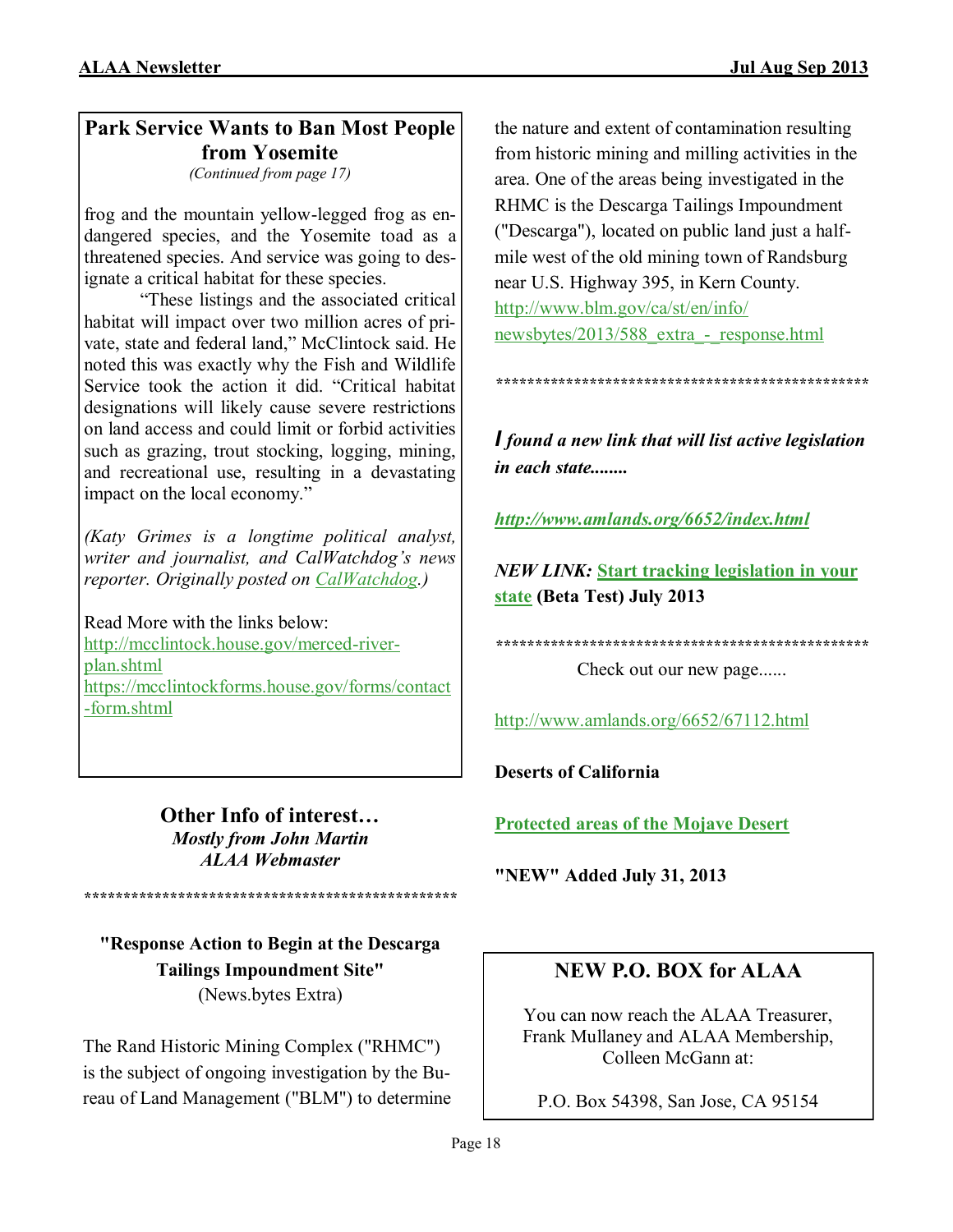### **AMERICAN LANDS ACCESS ASSOCIATION. INC 2012-2013 OFFICERS & DIRECTORS**

#### **OFFICERS**

**PRESIDENT VICE-PRESIDENT SECRETARY** SHIRLEY LEESON LAUREN WILLIAMS SUSY MARTIN 6155 Haas St. 957 E. Elva St P.O. Box 900279 La Mesa, CA 91942 Idaho Falls, ID 83401 Palmdale, CA 93590 president@amlands.org vice\_president@amlands.org secretary@amlands.org

# FRANK MULLANEY COLLEEN McGANN P.O. Box 54398 P.O. Box 54398 San Jose, CA 95154 San Jose, CA 95154

#### **TREASURER MEMBERSHIP**

treasurer@amlands.org membership@amlands.org

#### **DIRECTORS**

#### **Permanent Directors:**

| Dee Holland, Registered Agent, Idaho | John Martin, Webmaster                               | Jay Valle, Newsletter Editor |
|--------------------------------------|------------------------------------------------------|------------------------------|
| agent@amlands.org                    | webmaster@amlands.org                                | editor@amlands.org           |
|                                      | Colleen McGann, Membership<br>membership@amlands.org |                              |
|                                      | <b>Three Year Terms:</b>                             |                              |
| Tom Burchard                         | Tom Noe, Midwest                                     | Dick Pankey                  |
| Tom burchard@amlands.org             | director $2\omega$ amlands.org                       | dick pankey@amlands.org      |

#### **Two Year Terms**

Dr. Bob Carlson, Rocky Mountains Doug True, Northwest John Wright, Southeast Dr.bob@amlands.org director\_5@amlands.org director\_6@amlands.org

#### **One Year Terms**

Jon Spunaugle, Northwest Evan Day, Northwest Kim Campbell Erb director\_7@amlands.org director\_8@amlands.org kim\_erb@amlands.org